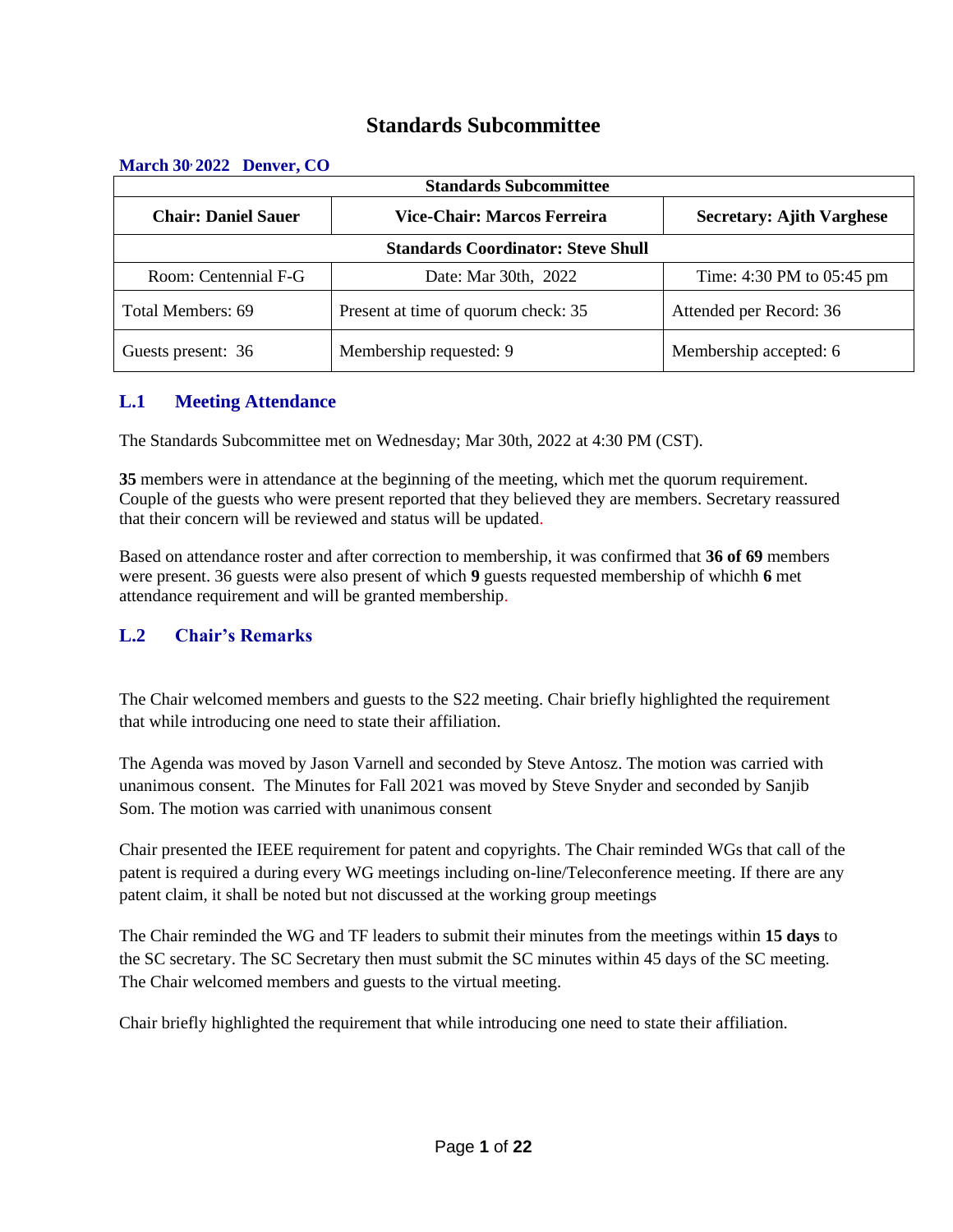WG on C57.12.00, C57.12.90, C57.12.80, C57.152 and C57.13 provided an update on status of their standards. WG reports are included as part of this report.

Steve Antosz informed that Jason Varnell will be the new Vice-Chair/Secretary for WG C57.12.90. Chair informed that he is looking for new chair for WG C57.12.00 to take over from Steve Snyder, who will be stepping down. Steve will continue to support till new chair will take over

# **L.3 Working Group and Task Force Reports**

# **L.3.1 Standards Working Group on the Continuous Revision of C57.12.00**

# Standards Working Group on the Continuous Revision of C57.12.00

# Standards Subcommittee IEEE/PES Transformers Committee WG Chair: Steven L. Snyder March 30, 2022

The purpose of this WG is to compile all the work being done in various TF/WG/SC's for inclusion in the continuous revision of C57.12.00 in a consistent manner. This WG coordinates efforts with the companion standard C57.12.90 so that they publish together.

Standard C57.12.00 was approved by IEEE SA Standards Board on 11-9-2021 and published January 2022. It will be good for 10 years.

A Project Authorization Request (PAR) for Revision of PC57.12.00 has been submitted to NesCom for consideration at the April 27, 2022 meeting, to allow the continuous revision of this standard.

Respectfully submitted, Steven L. Snyder, WG Chair C57.12.00 March 30, 2022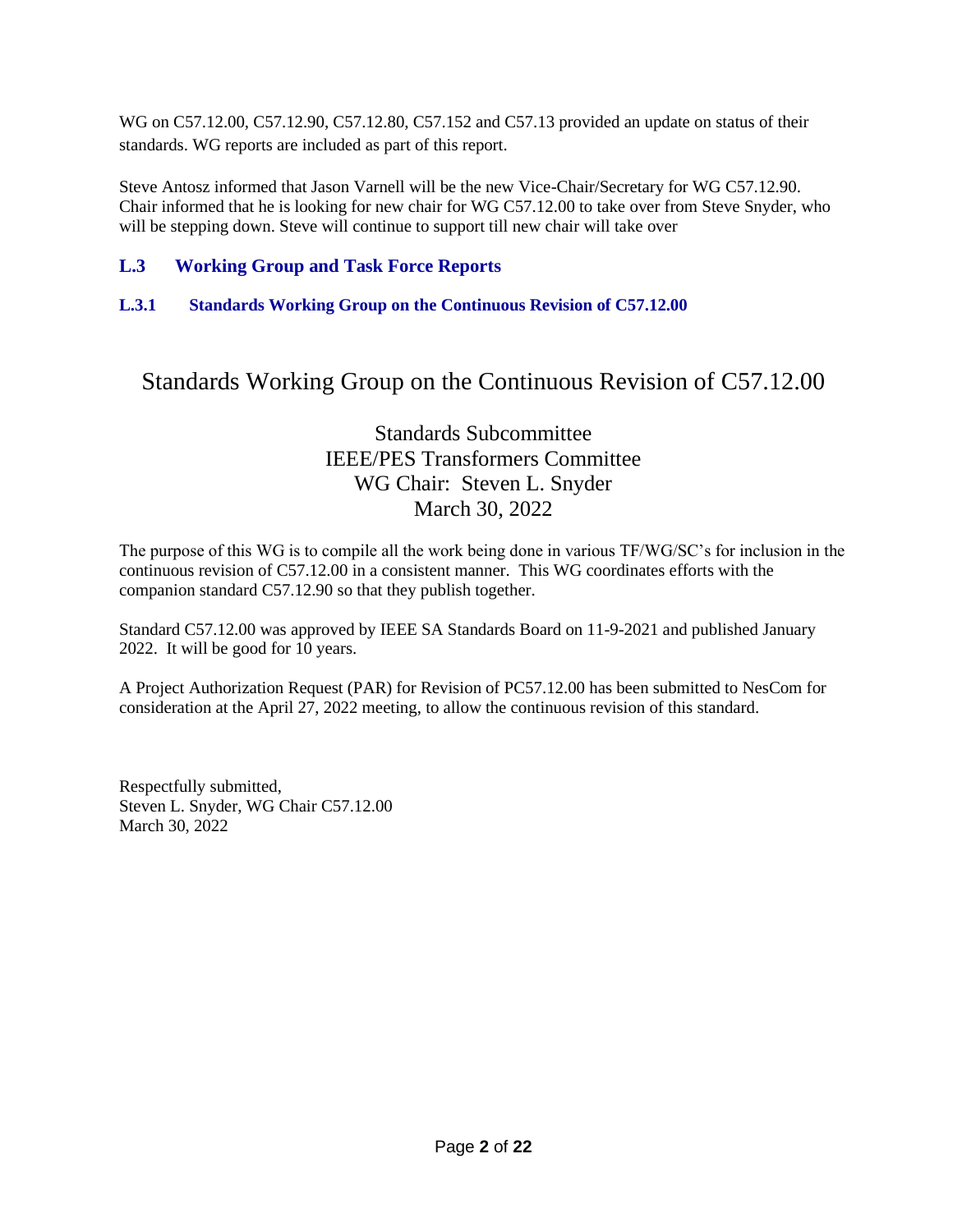#### **L.3.2 WG Standard Terminal Markings and Connections for Transformers C57.12.70**

WG on C57.12.70 did not meet during Spring 22 TC Meeting.

#### **L.3.3 WG Standard Transformer Terminology for Transformers C57.12.80**

#### **L.3.3.1 2022 Mar 28th Meeting**

| Document #:            | C57.12.80                                                           |                   |        |                      |
|------------------------|---------------------------------------------------------------------|-------------------|--------|----------------------|
| <b>Document Title:</b> | <b>Standard Terminology for Distribution and Power Transformers</b> |                   |        |                      |
| <b>Chair:</b>          | <b>James Graham</b>                                                 | <b>Vice-Chair</b> |        | <b>Open</b>          |
| <b>Secretary</b>       | <b>Richard von Gemmingen</b> )                                      |                   |        |                      |
|                        | <b>Current Draft Being Worked On:</b>                               | 1.0               | Dated: | <b>NA</b>            |
| <b>Meeting Date:</b>   | 2028-03-28                                                          | Time:             |        | $9:30 AM - 10:45 AM$ |
| Attendance:            | <b>Members</b>                                                      |                   | 11     |                      |
|                        | Guests:                                                             |                   | 13     |                      |
|                        | <b>Total</b>                                                        |                   | 24     |                      |

#### **Meeting Minutes / Significant Issues / Comments:**

Dan Sauer, Acting Chair opened the meeting at 9:30 a.m. on Monday 28 March, 2022.

1) Quorum Check Quorum was achieved with 11 of 14 members present. 13 non-voting participants also attended. No new members have been added.

# 2) Approval of the Agenda Jeff Wright moved to approve Agenda, Lee Matthews second and motion was unanimously approved.

- 3) Approval of the Fall 2020 minutes Sankar Nambi moved to approve the fall 2021 minutes, Lee Matthews seconded, and motion was unanimously approved.
- 4) Call for Essential Patents A call for essential patents was made. No essential patents or issues were reported.
- 5) Copyright policy The IEEE copyright policy was displayed and quickly reviewed. No issues were reported.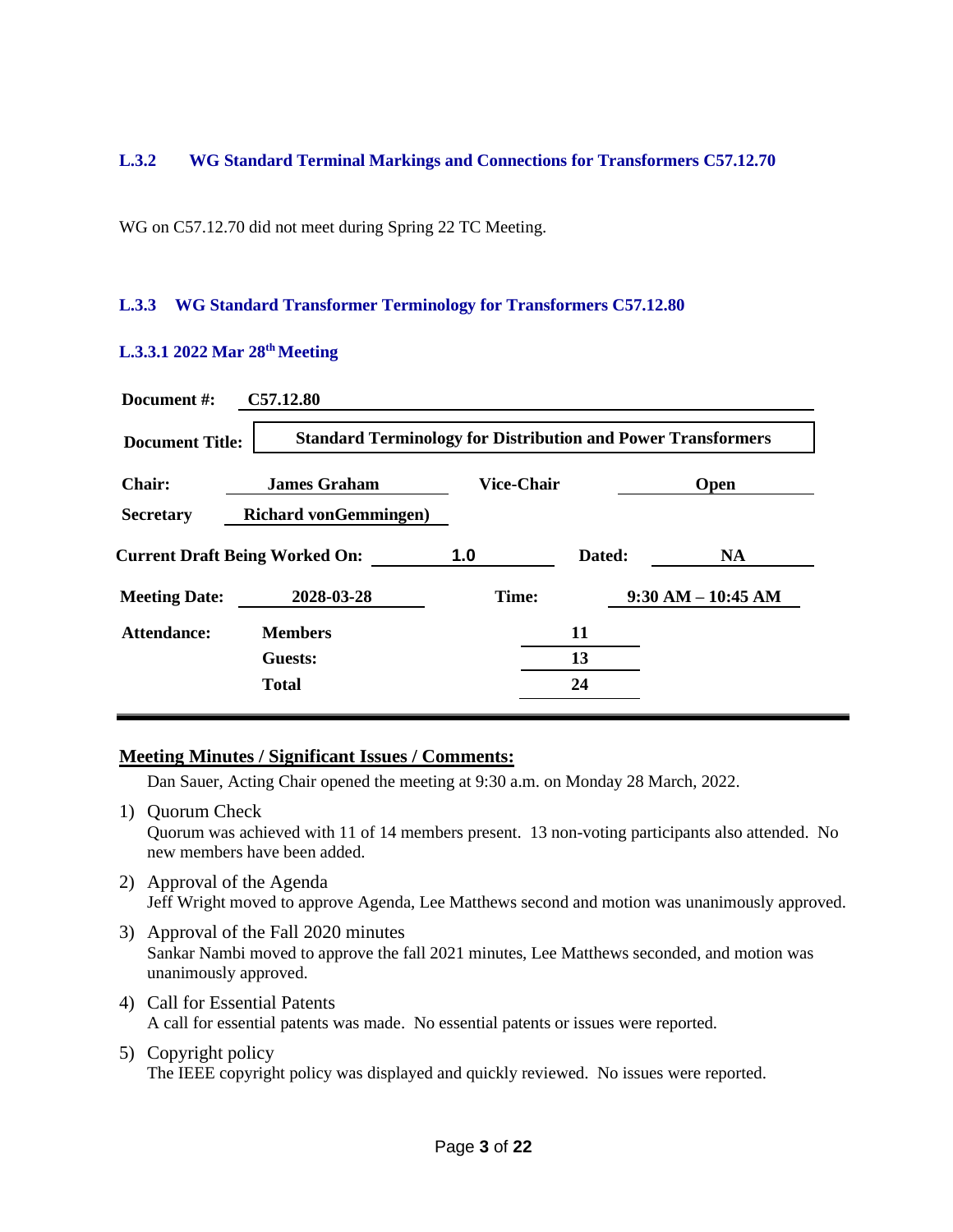## 6) Unfinished Business

# a) **Thermally Upgraded Paper definition revision**

Kevin Biggie with Weidmann Electrical Technology presented proposed revisions to Thermally Upgraded Paper definition. Proposed revisions are shown **in red**.

- 1. When tested in accordance with IEEE C57.100, Annex H, "Standard Test Procedure for Qualification of Thermally Upgraded **Kraft** Paper," it retains a minimum of 50% of initial tensile strength for a time/temperature combination given by the equation: Time (h) = e  $(15,000/(T+273)-28.082)$ Where:
	-
	- $T =$  test temperature in  $\mathrm{C}$ .
- 2. The **unaged unused** paper has a minimum nitrogen content of 1.3 %,
- 3. The **aged** paper retains a minimum of 50% of initial nitrogen content after performing the IEEE C57.100, Annex H test.
- Note 1 **A typical The** test time/temperature combination **is shall be** 476 hours at 165 °C
- Note 2 The criterion to retain 50% tensile strength should be considered only as a qualification criterion to determine if a kraft paper can be considered thermally upgraded. The actual expected life of the paper in equipment is longer than given by the formula. Decades of operating equipment manufactured using the Industry Proven System (IPS) including thermally upgraded kraft paper, cellulose pressboard, Polyvinyl Formal (PVF) coated magnet wire, and mineral oil, has shown that a minimum life expectancy of at least 180 000 hours may be assumed, if the hottest-spot temperature of 110 °C, at rated load as defined in IEEE Std C57.12.00 or IEC 60076-1, is maintained.
- Note 3 Because the thermal upgrading chemicals used today contain nitrogen, which is not present in **kraft cellulose** pulp, the degree of chemical modification is determined by testing for the amount of nitrogen present in the treated paper in accordance with ASTM D-982.

Following the presentation was some short discussion.

Shankar Nambi questioned formula for test and reason for 165 C temperature selection. Kevin responded that testing benchmarks are done against industry proven systems which include three tag temperatures of 165 °C, 170 °C and 180 °C, which is where the 165 °C temperature was derived.

Gary Hoffman asked if this detail of definition is in C57.100 Annex H why would this need to be in C57.12.80? Discussion amongst membership concluded this was a special situation with existing precedent.

Shankar Nambi brought up discussion that the New Annex H of C57.100 was in draft revision ballot status.

A motion to accept changes to Thermally Upgraded Paper definition was made by Shankar Nambi and seconded by Jeff Wright. Motion was unanimously approved.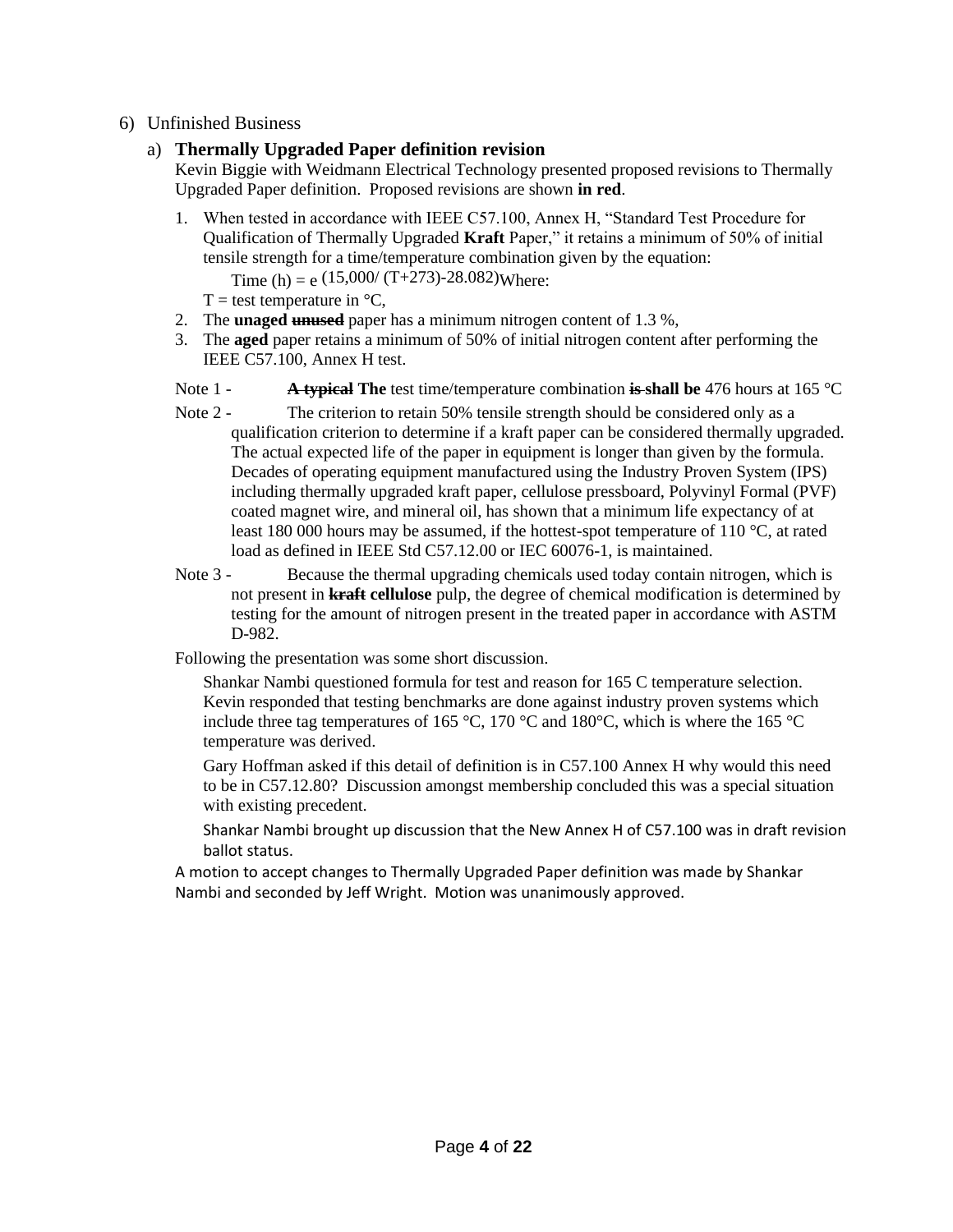## **b) Stray Gassing Definition**

There was no one to present the topic or speak to the proposed definition. A motion to accept definition as written was made by Kyle Heiden. Jeff Wright seconded the motion. Discussion amongst the members followed.

Weijun Li asked if the Note accompanying the definition will be included with the definition. Conclusion was Yes

Ryan Musgrove stated that stray gassing usually had a source such as Floating bolts, core through bolts etc., and he did not see the definition of stray gassing had any ties to possible causes such as designs, construction or manufacturing. Further discussion indicated that definition implies that Stray Gassing is normal and does not encourage user to consider any actions.

Richard von Gemmingen added to possible causes with experiences due to improperly cured catalyzed coatings inside the transformer tank as well as a situation where a specific type of stainless steel was determined to have caused stray gassing.

Shankar Nambi suggested that more information on the phenomena should be included in the definition.

Weijun Li suggested that the Note should be removed from the proposed definition.

Jeff Wright added experiences of stray or leaching gasses occurring from residual gasses trapped in previously failed transformers which had been repaired.

A vote was taken on the motion to accept definition as written. Motion passed with 2 yes, 0 no, 9 abstentions. Due to the high number of abstentions a re-vote will be taken after further discussion.

- 7) New Business
	- a. Weijun Li brought up Time Line questions concerning ability to complete revisions and asked when Par expires. Par expires December of 2023.
	- b. Several Members who had their status indicated as Guest on the Attendance Roster asked how they can have this corrected. Acting Chair indicated this will have to be resolved by the subcommittee Chair. Question will be forwarded to James Graham, WG chair.
	- c. Question was brought up as to how Members can get access to latest copy of the standard draft revision? The standard draft will be posted before the next WG meeting.
- 8) The meeting was adjourned at 10:45 a.m. (MDT)

Next meeting – April 2022 via Webex, tentative

Submitted by: Dan Sauer, Acting Chair

Date: 03/28/2022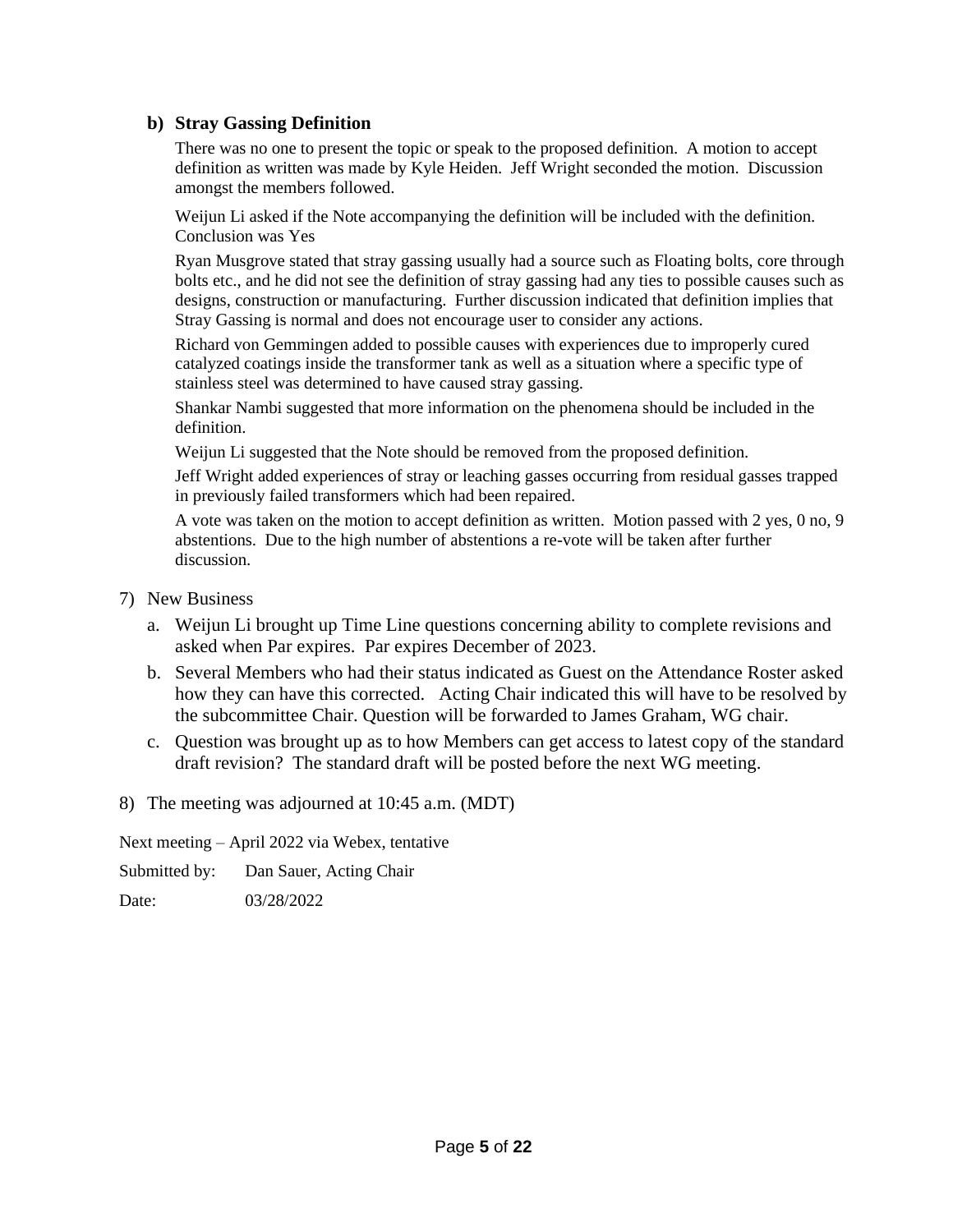# **Meeting Attendance List**

| Role      | <b>Last Name</b> | <b>First Name</b> | <b>Affiliation</b>                    | 3/28/2022 |
|-----------|------------------|-------------------|---------------------------------------|-----------|
| Chair     | Graham           | James             | <b>Weidmann Electrical Technology</b> |           |
| Secretary | vonGemmingen     | Richard           | Dominion Energy                       | X         |
| Member    | Betancourt       | Enrique           | Prolec GE                             |           |
| Member    | Heiden           | Kyle              | <b>EATON Corporation</b>              | X         |
| Member    | Hoffman          | Gary              | <b>Advanced Power Technologies</b>    | X         |
| Member    | Li               | Weijun            | Braintree Electric Light Dept.        | X         |
| Member    | Mai              | Tim-Felix         | Siemens Energy                        | X         |
| Member    | <b>Matthews</b>  | Lee               | <b>Howard Industries</b>              | X         |
| Member    | Murphy           | Jerry             | Reedy Creek Energy Services           |           |
| Member    | Musgrove         | Ryan              | Oklahoma Gas & Electric               | Χ         |
| Member    | Nambi            | Shankar           | <b>Bechtel</b>                        | X         |
| Member    | Sauer            | Daniel            | <b>EATON Corporation</b>              | X         |
| Member    | Wright           | Jeffrey           | Duquesne Light Co.                    | X         |
| Member    | Zibert           | Kris              | Allgeier, Martin and Associates       | X         |
|           |                  |                   |                                       |           |
| Guest     | Bernesjo         | Mats              | Hitachi Energy                        | X         |
| Guest     | <b>Biggie</b>    | Kevin             | <b>Weidmann Electrical Technology</b> | X         |
| Guest     | <b>Brannen</b>   | Randy             | Southern Company Services             | X         |
| Guest     | Chorzepa         | Jaroslaw          | ABB Inc.                              | X         |
| Guest     | Downey           | Andy              | Prolec-Waukesha                       | X         |
| Guest     | Eastman          | <b>John</b>       | <b>ZTZ Services International</b>     | X         |
| Guest     | Girgis           | Ramsis            | Hitachi Energy                        | X         |
| Guest     | Hoffman          | Saramma           | <b>PPL Electric Utilities</b>         | X         |
| Guest     | Hogg             | Ryan              | <b>Bureau of Reclamation</b>          | X         |
| Guest     | Roussell         | Marnie            | Entergy                               | X         |
| Guest     | Sot              | Msunab            | Hitachi Energy                        | X         |
| Guest     | Steele           | Hampton           | TVA                                   | X         |
| Guest     | Webb             | Matthew           | SPX Transformer Solutions, Inc.       | X         |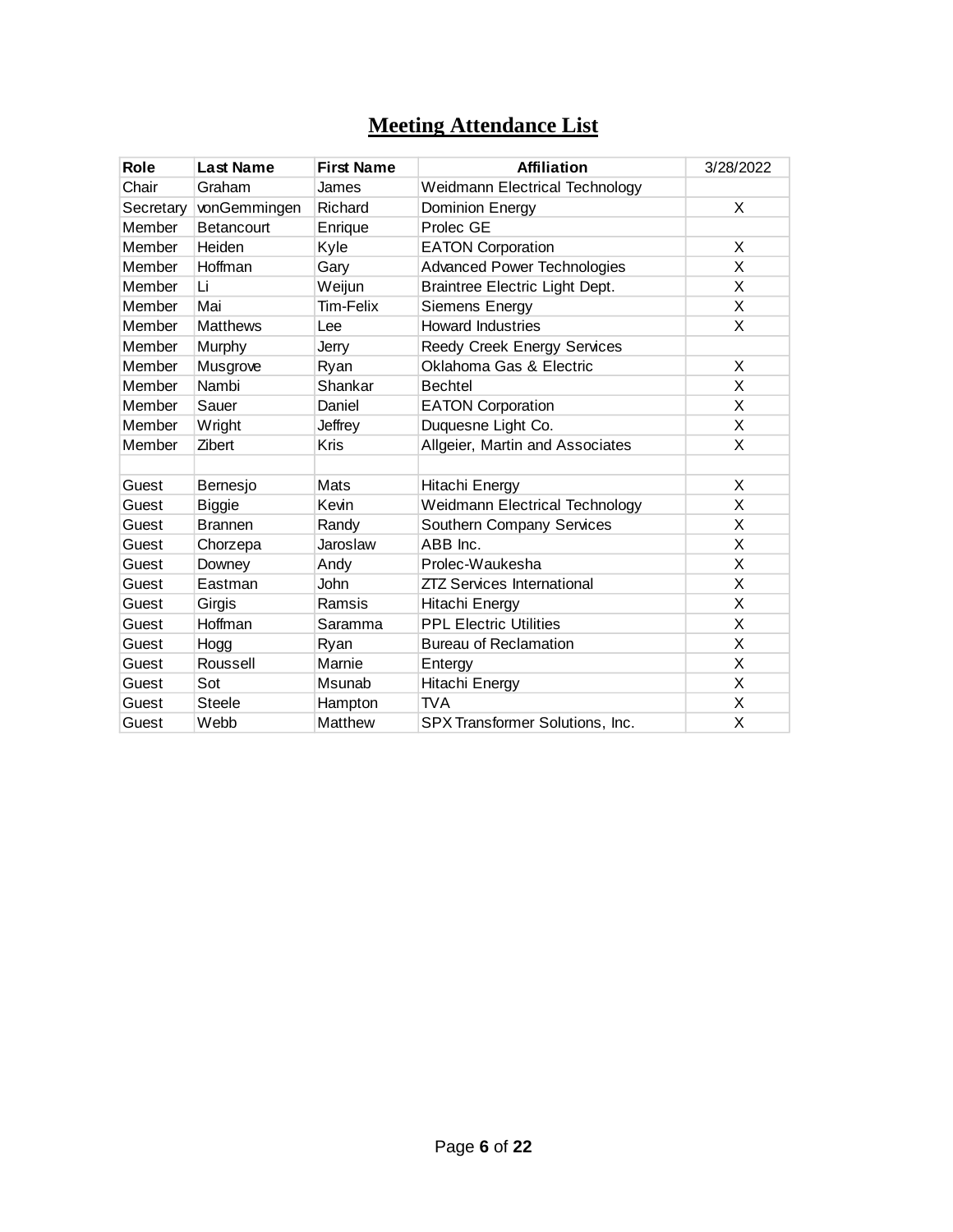# **L.3.4 WG Standards Transformer on Continuous Revision for C57.12.90**

Standards Working Group on the Continuous Revision of C57.12.90 Standards Subcommittee IEEE/PES Transformers Committee WG Chair: Stephen Antosz Vice-Chair/Secretary: Jason Varnell Spring 2022 Denver; March 30, 2022

# *INTRODUCTION*

This is a working group by committee of task forces, for continuous revision of C57.12.90. The purpose of the WG is to keep track of the work being done in various TF/WG/SC's for inclusion in the continuous revision of C57.12.90 in a consistent manner.

Currently there are five Task Forces in three different Subcommittees, as follows:

- 1. PCS Cont Rev to Test Code C57.12.90 Clauses 5-9, & 12, TF Chair: Hakan Sahin
- 2. PCS Audible Sound Revision Clause 13, TF Chair: Ramsis Girgis
- 3. Dielectric Test Cont Rev to Impulse Tests in Clause 10, TF Chair: Pierre Riffon
- 4. Dielectric Test Cont Rev to LowFrequency Tests Clause 10, TF Chair: Bill **Griesacker**
- 5. Dielectric Test –Insulation Power Factor and Resistance, 10.10 and 10.11, TF Chair: Diego Robalino
- 6. Insulation Life Cont Rev to Temperature Test Clause 11, TF Chair: Dinesh Sankarakurup

# *SUMMARY*

C57.12.90-2021 was approved as a revised standard by the IEEE SA Standards Board on November 9, 2021. It was published on February 4, 2022. The WG Chair took out a new PAR on February 28, 2022, and submitted to NESCOM for consideration at their next meeting on April 27, 2022.

# *FUTURE REVISIONS AND PENDING WORK*

Any new material provided by the various Task Forces to this WG Chair for inclusion in the next revision, will first be approved by the responsible technical subcommittee (Diel Test, PCS, Dist, IL, etc.) and then presented to the Standards Subcommittee for the "official" vote of approval.

Changes *already approved* for the next revision:

1. Hakan Sahin's PCS TF for Revision of C57.12.90.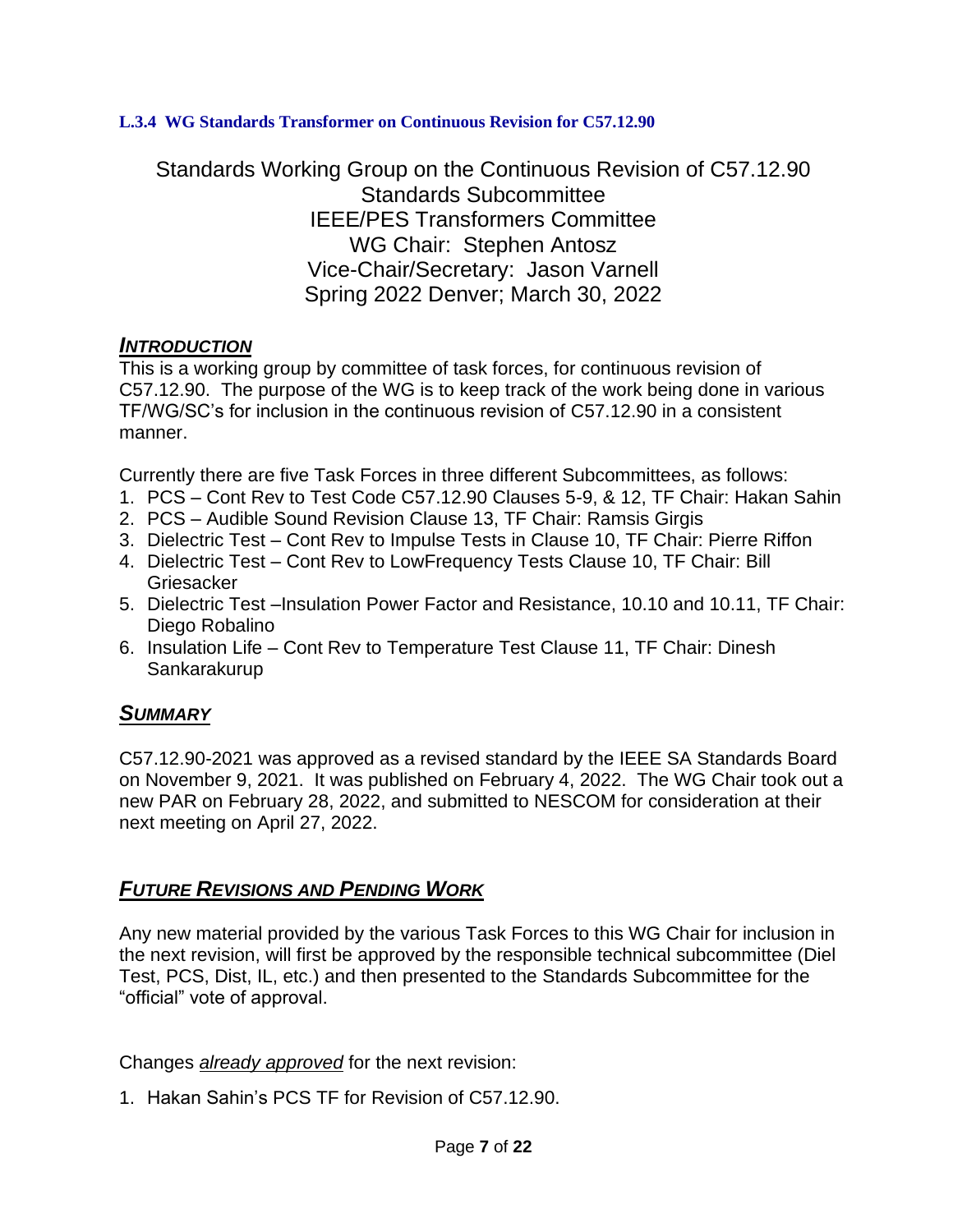a. Changes to subclause 7.3, Ratio test methods to "modernize" it,. Final survey approved in the Spring 2021 virtual meeting.

Insert a new subclause 7.3.1 as follows:

7.3.1 Electronic ratio and phase measurement meters

An electronic meter that determines the transformer turns ratio, polarity and phase angle may be used for the measurement of these parameters.

The existing 7.3.1 Voltmeter method should be renumbered to be 7.3.2, and there are no changes to the text.

The existing 7.3.2 Comparison method should be renumbered to be 7.3.3, and there are no changes to the text or the figures 10 & 11.

The existing 7.3.3 Ratio meter clause and figure 12 is to be deleted.

b. Ratio test voltage and frequency under subclause 7.1.2. Request to change frequency bandwith.

#### **7.0 Ratio test**

# **Current Version:**

## **7.1.2 Voltage and frequency**

The ratio test shall be made at rated or lower voltage and rated or higher frequency.

#### **Proposed Version**

#### **7.1.2 Voltage and frequency**

The ratio test shall be made at rated or lower voltage and be such that the ratio of test voltage to test frequency is less than or equal to the ratio of rated voltage to rated frequency.

c. Load Tap Changer performance test with rated voltage. New subclause 8.7.

# **8.7 Load Tap Changer Voltage Test**

#### **8.7.1 General**

In order to verify the performance of a transformer that has a load tap changer (LTC), the LTC shall be operated through one end-to-end-to-end sequence (from one tap extreme to the other tap extreme and back again) with the transformer energized at rated voltage.

#### **8.7.2 Control voltage**

Control voltage for the LTC motor during the test shall be as near to rated voltage as possible, with a minimum of 85%.

#### **8.7.3 Preparation for the test**

The LTC shall be fitted with all included equipment. It shall be connected as it will be in service, including protective devices.

#### **8.7.4 Procedure**

Either the high or low voltage winding of the transformer under test shall be energized at rated voltage and frequency, unless otherwise specified. The LTC shall be operated using the motor drive but not manual rotation. The LTC shall be operated through all tap positions twice, starting at one tap extreme and progressing to the other tap extreme, and then return back again to the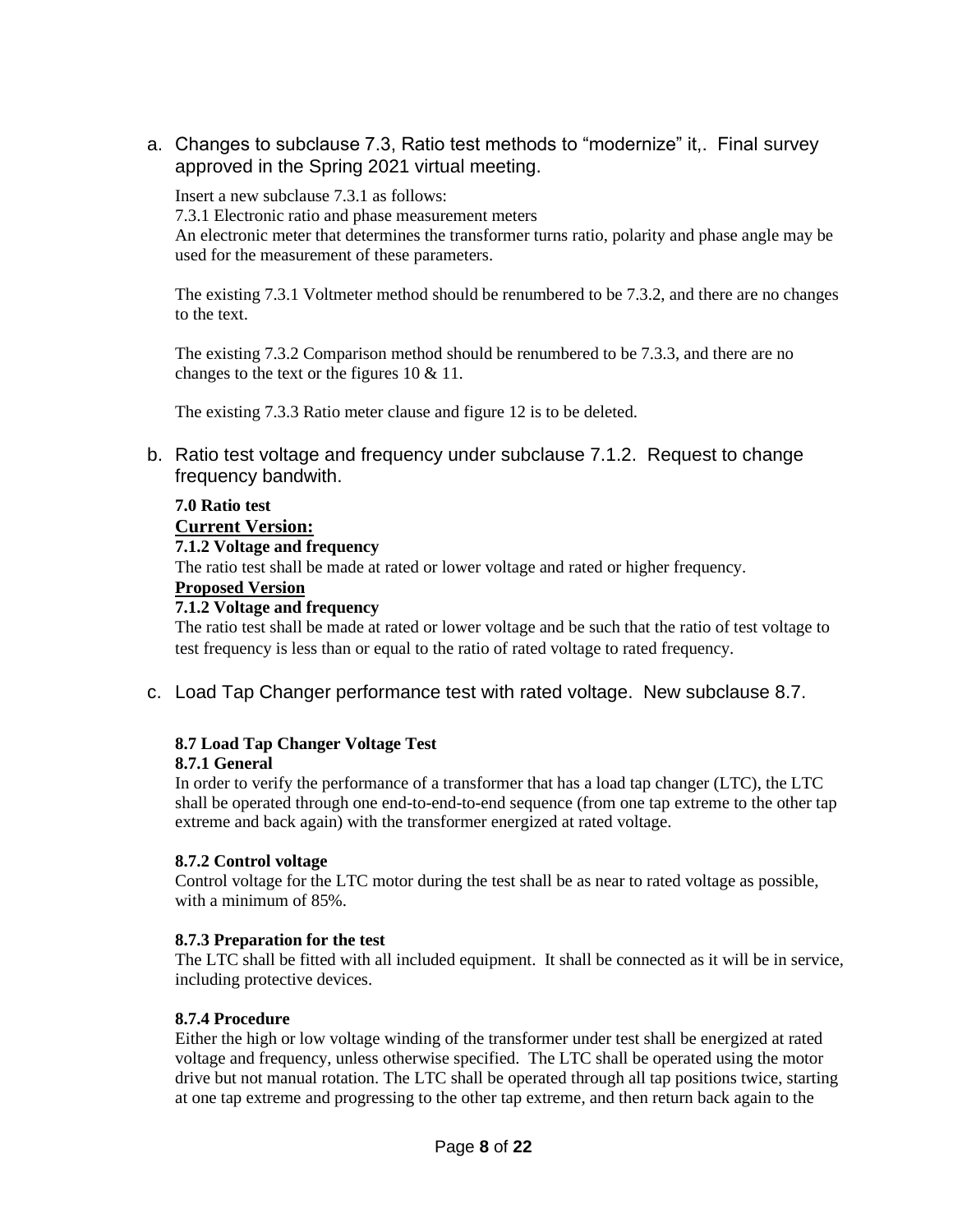original tap position. The test may be performed at intervals, if necessary, such as to adjust the test circuit for the applied voltage to be adjusted to the rated voltage of the tap position, but it is a requirement that the transformer be energized at no less than rated voltage corresponding to each tap to be changed.

#### **8.7.5 Observations and Analysis**

#### **8.7.5.1 Audible Sound**

The transformer shall be observed during this test and the operator shall identify that the sound during the tap changing operations was either normal or abnormal. With some types of tap changers, there will be abnormally loud sounds if components are not assembled properly. Note that during operation of the change-over selector (reversing switch or coarse-tap selector) the sound can be slightly different.

# **8.7.5.2 Supply Test Circuit**

The test control system shall be monitored for any trip of the test circuit that automatically stops the circuit from keeping the transformer energized.

## **8.7.5.3 Dissolved Gas-in-Oil Analysis**

Oil samples shall be taken from the LTC compartment of vacuum type tap-changers before and after the test and analyzed for dissolved gasses. Results of the analysis may show some increase of dissolved gases due to current commutation, resistor heating and / or stray-gassing of the oil.

## **8.7.6 Failure Detection and Acceptance Criteria**

The transformer will have passed this LTC Voltage test if:

- The tap changer operates normally with no abnormal sound
- The transformer stays energized without a trip in the supply test circuit
- For mineral oil filled vacuum LTCs, the increase of the sum of H2, CH4, C2H6, C2H4 and C2H2 should not exceed 12 ppm for in-tank type LTCs and 6 ppm for compartment type LTCs.
- For non-vacuum type LTCs, or LTCs filled with a liquid other than mineral oil, the determination of acceptance criteria is through sound only and there is not a limit for increase in gases.
- d. Load Tap Changer performance test with rated current. New subclause 9.6.

# **9.6 Load Tap Changer Current Test**

#### **9.6.1 General**

In order to verify the performance of a transformer that has a load tap changer (LTC), the LTC shall be operated through one end-to-end-to-end sequence (from one tap extreme to the other tap extreme and back again) with the transformer current flowing through the windings, corresponding to the top nameplate MVA rating.

#### **9.6.2 Control voltage**

Control voltage for the LTC motor during the test shall be as near to rated voltage as possible, with a minimum of 85%.

# **9.6.3 Preparation for the test**

The LTC shall be fitted with all included equipment. It shall be connected as it will be in service, including protective devices.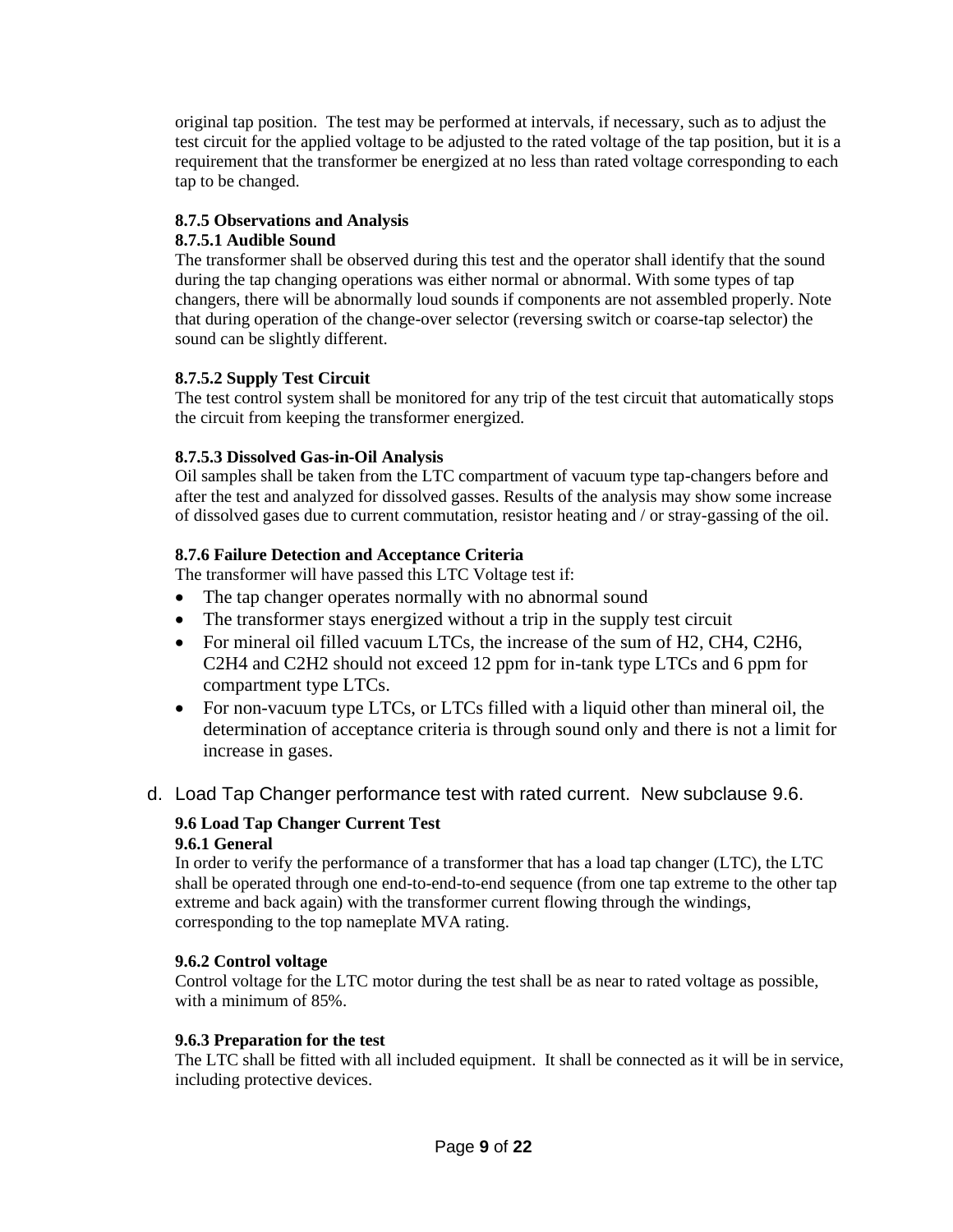#### **9.6.4 Procedure**

The test shall be performed by applying a short circuit either the high-voltage winding or the lowvoltage winding and applying sufficient voltage across the other winding to cause a specific current to flow in the windings. The LTC shall be operated using the motor drive but not manual rotation. The LTC shall be operated through all tap positions twice, starting at one tap extreme and progressing to the other tap extreme, and then return back again to the original tap position. The test may be performed at intervals, if necessary, such as to adjust the test circuit for the applied voltage to be adjusted to the required current of the tap position, but it is a requirement that the transformer be energized at no less than 80% of the top MVA nameplate current value for each tap change.

## **9.6.5 Observations and Analysis**

#### **9.6.5.1 Audible Sound**

The transformer shall be observed during this test and the operator shall identify that the sound during the tap changing operations was either normal or abnormal. With some types of tap changers, there will be abnormally loud sounds if components are not assembled properly. Note that during operation of the change-over selector (reversing switch or coarse-tap selector) the sound can be slightly different.

## **9.6.5.2 Supply Test Circuit**

The test control system shall be monitored for any trip of the test circuit that automatically stops the circuit from keeping the transformer energized.

#### **9.6.5.3 Dissolved Gas-in-Oil Analysis**

Oil samples shall be taken from the LTC compartment of vacuum type tap-changers before and after the test and analyzed for dissolved gasses. Results of the analysis may show some increase of dissolved gases due to current commutation, resistor heating and / or stray-gassing of the oil.

#### **9.6.6 Failure Detection and Acceptance Criteria**

The transformer will have passed this LTC Voltage test if:

- The tap changer operates normally with no abnormal sound
- The transformer stays energized without a trip in the supply test circuit
- For mineral oil filled vacuum LTCs, the increase of the sum of H2, CH4, C2H6, C2H4 and C2H2 should not exceed 12 ppm for in-tank type LTCs and 6 ppm for compartment type LTCs.
- For non-vacuum type LTCs, or LTCs filled with a liquid other than mineral oil, the determination of acceptance criteria is through sound only and there is not a limit for increase in gases.
- e. Number of short-circuit tests under subclause 12.3.4.

# **Current Version:**

# **12.3.4 Number of tests**

Each phase of the transformer shall be subjected to a total of six tests satisfying the symmetrical current requirement specified in 12.3.1 or 12.3.2, as applicable. Two of these tests on each phase shall also satisfy the asymmetrical current requirements specified in 12.3.3.

# **Proposed Version**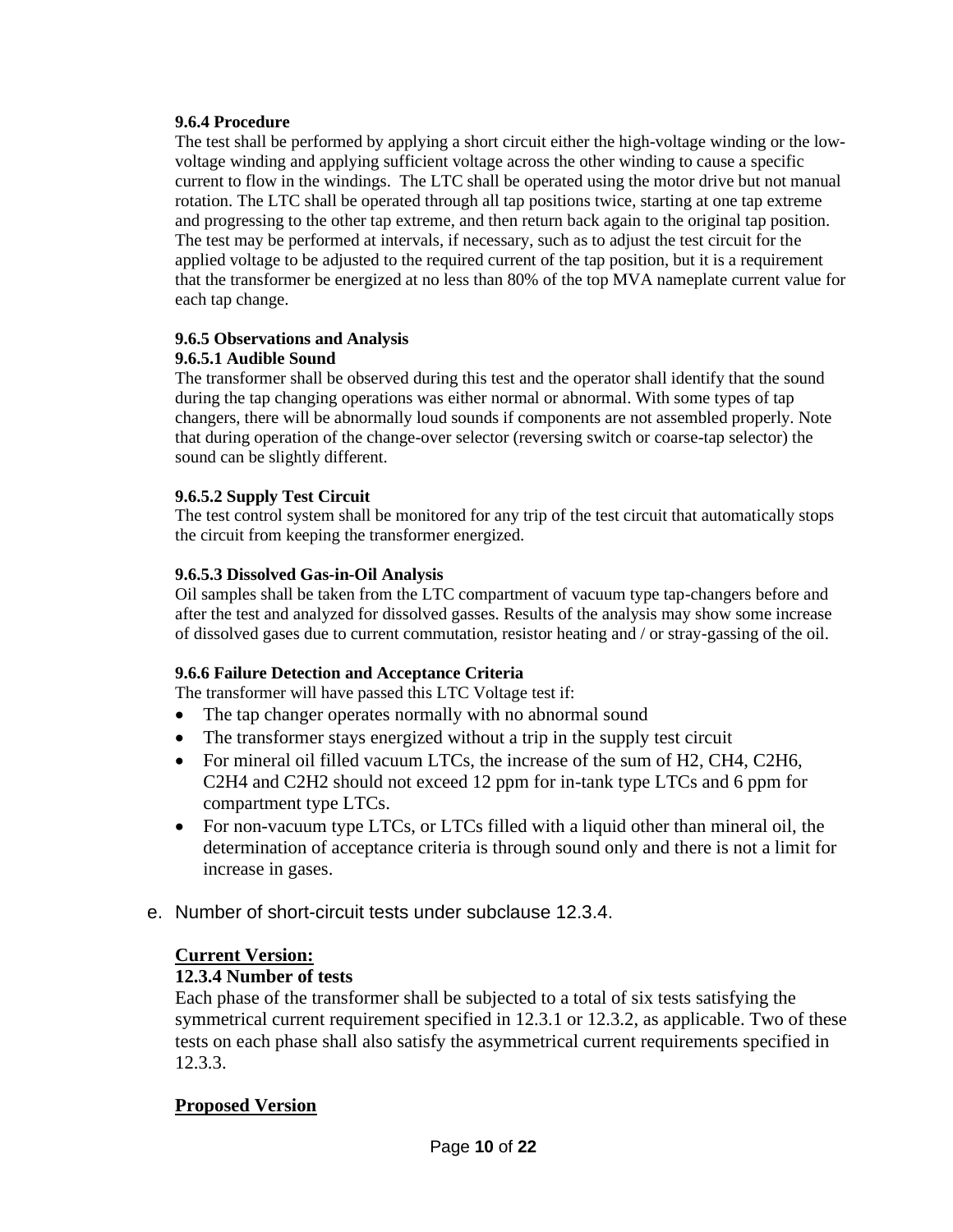## **12.3.4 Number of tests**

- When a three-phase transformer is tested in a three-phase test circuit or in a singlephase test circuit as given in Annex C, each phase of the transformer shall be subjected to three tests satisfying the asymmetrical current requirements specified in 12.3.3. The tests shall be performed on one of the outer phases with the tap-changer in the maximum position, on the other outer phase with the tap-changer in the minimum position and on the middle phase with the tap-changer in the principal position
- When a single-phase transformer is tested in a single-phase test circuit the transformer shall be subjected to three tests satisfying the asymmetrical current requirements specified in 12.3.3. The three tests shall be performed one each, with the tap-changer in the maximum, minimum and principal position.

All of these above items have been approved in Hakan's Task Force on Tues Nov 16, 2021. They have been passed up to the Performance Characteristics Subcommittee and await the subcommittee's survey and approval.

2. Changes to Insulation Power Factor test, from Diego Robalino's Diel Test SC TF for Winding Insulation Power Factor. Final survey approved in the Fall 2021 virtual meeting. Specifically with regards to Subclause 10.10.2 revising the accuracy requirements of instrumentation.

The existing text is:

#### 10.10.2 Instrumentation

The insulation power factor may be measured by special bridge circuits or by the voltampere-watt method. The accuracy of measurement should be within  $\pm$  0.25% insulation power factor, and the measurement should be made at or near a frequency of 60 Hz.

The revised text will be:

# 10.10.2 Instrumentation

The insulation power factor may be measured by special bridge circuits or by the voltampere-watt method. The measurement should be within  $\pm$  0.25% insulation power factor, and the measurement should be made at or near a frequency of 60 Hz.

The accuracy of measurement should be as follows:

- for  $PF<1\%$ ,  $+/-2\%$  of reading  $+/-0.05\%$  absolute
- for  $PF>1\%$ ,  $+/-5\%$  of reading  $+/-0.05\%$  absolute

# I AM NOT SURE OF THE EXACT TEXT NOR THE EXACT CHANGES. NEED TO GET IT FROM DIEGO ROBALINO. STEVE Nov 2021

3. Other ?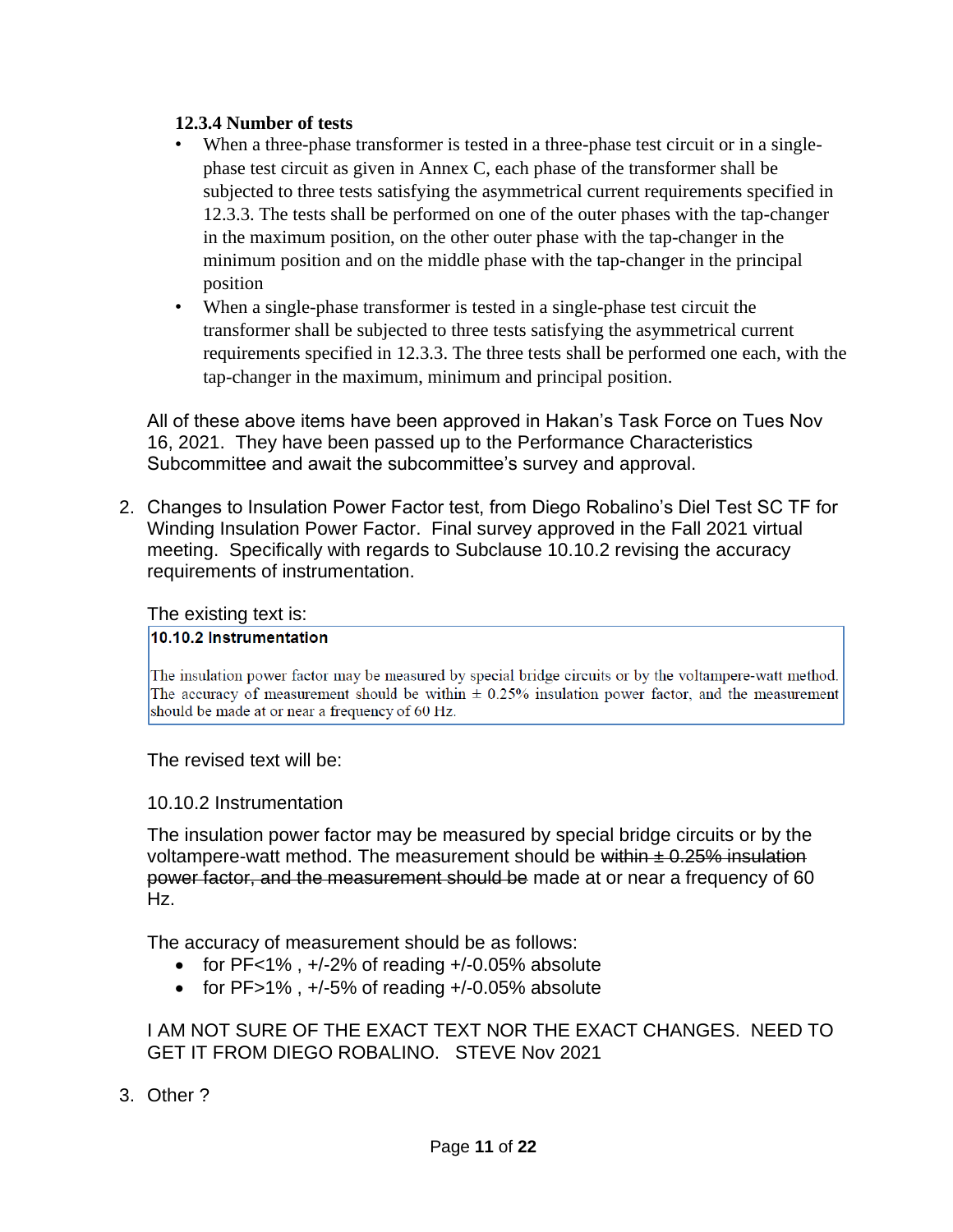# *PENDING WORK*

Since this is a continuous revision document, there is ongoing work in the various Task Forces.

- 1. Possible other revisions from Hakan Sahin's PCS TF for Revision of C57.12.90.
- 2. Possible changes to Clause 13 sound test from Ramsis' TF. Nothing pending as of Spring 2022
- 3. Possible changes to Subclause 10.2 or 10.3 from Pierre Riffon's TF regarding switching and lightning impulse tests.
- 4. Other possible revisions to subclauses 10.5 to 10.10 from Bill Griesacker's TF for revision of low frequency tests. Ongoing work continues.
	- Revision to PD test procedure for Class II
	- Class I transformer PD test revision to the test procedure
	- Clarification of measuring voltage during low frequency tests
	- Venting bushings during PD test,
- 5. Possible changes to subclauses 10.10 and 10.11 from Diego Robalino's TF regarding insulation power factor and insulation resistance.
- 6. Changes to Clause 11 Temperature Test from Dinesh Sankarakurup's TF
	- 11.4.3 Add text that reverse correction for altitude is also allowed; i.e., when factory is located above 1000 m and transformer rating is based on <1000m.
	- 11.1.2.2.c and 11.3.2. Defining the top oil rise as the last reading at the end of the stabilization period of the total loss run, not an average.
	- Possible revision to 11.4.1 and 11.4.2, regarding K and L type insulating fluids for temperature rise test corrections.
	- Request for clarification for temp test of 3-winding transformers

Respectfully submitted, Stephen Antosz, WG Chair March 30, 2022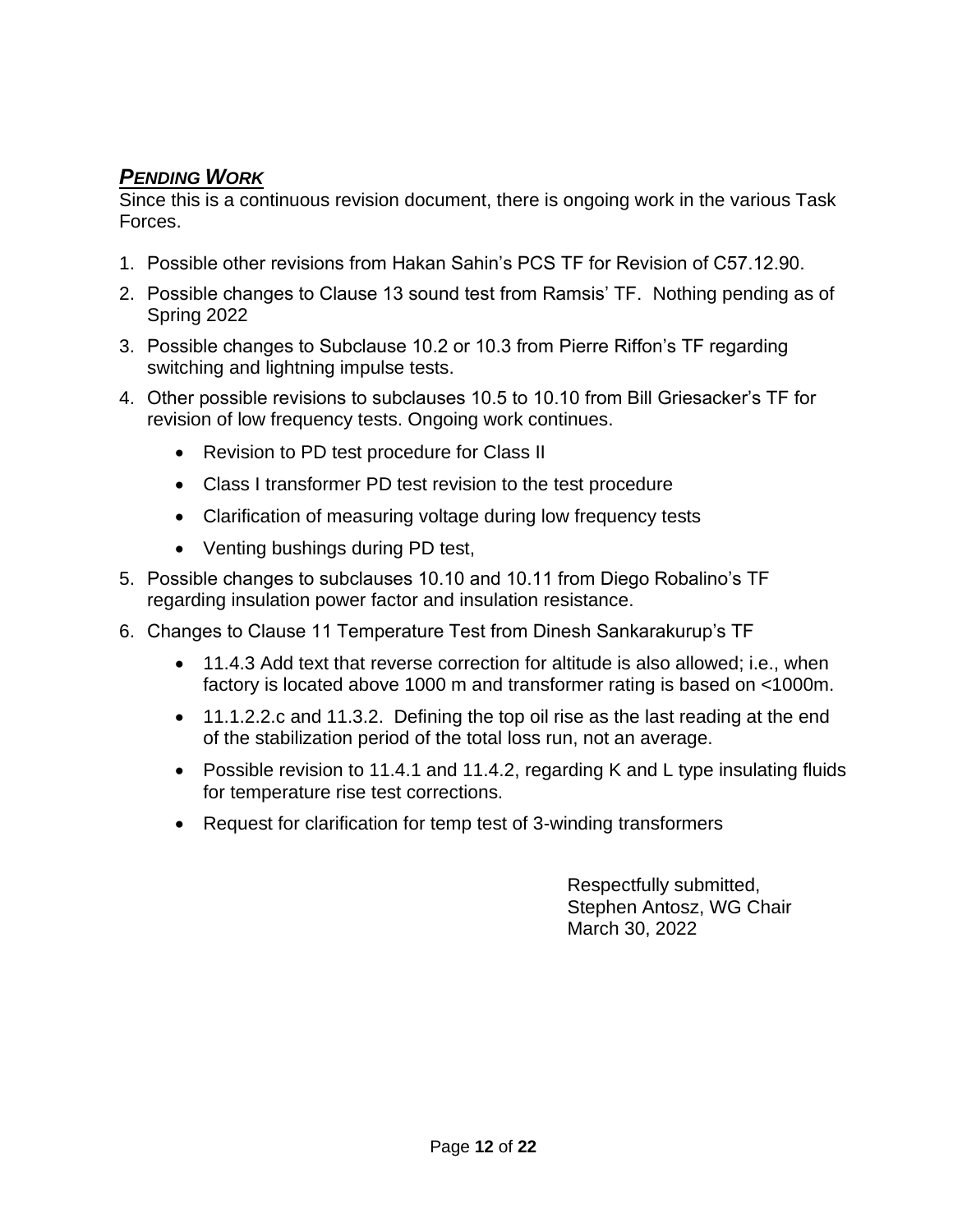# **L.3.5 WG Standards Transformer on Revision for C57.152, Guide of Field Tests**

*Standards Subcommittee, Standards Subcommittee, WG – C57.152 Revision IEEE / PES Transformers Committee*

# *March 28, 2022, 1:45PM – 3:00PM UNAPPROVED MINUTES*

#### **Welcome**

The secretary and the acting chair due to absence of chair and vice chair, Goran Milojevic, opened the meeting at 1:45PM.

#### **1. Attendance and Attendance for Quorum**

At the time of the meeting there are 48 Members, including Chair, Vice Chair and Secretary. Charles Sweetser as the acting secretary counted 20 members as present at the meeting. 71 members and guests signed into the circulating paper roster.

27 members present of 47 mean requirements for quorum was fulfilled. The list of attendees is shown below:

| Name               | Affiliation                         | <b>Status</b> |
|--------------------|-------------------------------------|---------------|
| Milojevic, Goran   | DV Power                            | Secretary     |
| Binder, Wallace    | <b>WBBinder Consultant</b>          | Member        |
| Denzer, Stephanie  | <b>Alliant Energy</b>               | Member        |
| Ermakov, Evgenii   | Hitachi Energy                      | Member        |
| Gara, Lorne        | Shermco                             | Member        |
| Gustavsson, Niklas | Hitachi Energy                      | Member        |
| Harley, John       | First Power Group LLC               | Member        |
| Heiden, Kyle       | <b>EATON Corporation</b>            | Member        |
| Herron, John       | Raytech USA                         | Member        |
| Kraemer, Axel      | Reinhausen Germany                  | Member        |
| Lejay, Olivier     | Huaming USA Corp.                   | Member        |
| Murray, David      | <b>Tennessee Valley Authority</b>   | Member        |
| Musgrove, Ryan     | Oklahoma Gas & Electric             | Member        |
| Parminder, Panesar | Virginia Transformer Corporation    | Member        |
| Reed, Scott        | <b>MVA</b>                          | Member        |
| Robalino, Diego    | Megger                              | Member        |
| Saad, Mickel       | Hitachi ABB Power Grids             | Member        |
| Servaraj, Pugal    | Virginia Transformer Corp.          | Member        |
| Sweetser, Charles  | <b>OMICRON Electronics Corp USA</b> | Member        |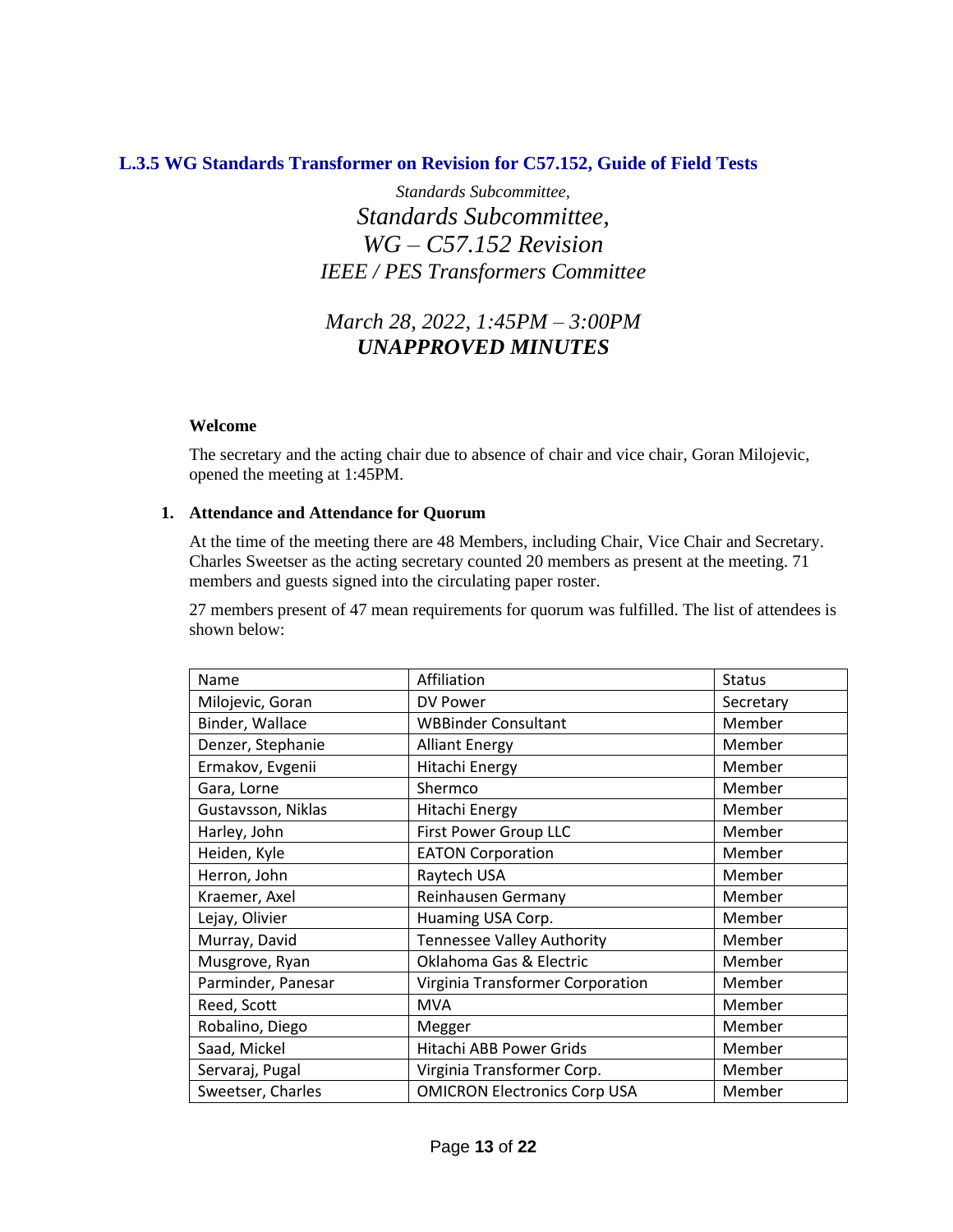| Tanaka, Troy         | <b>Burns &amp; McDonnell</b>       | Member |
|----------------------|------------------------------------|--------|
| teNyenhuis, Ed       | <b>IEEE</b>                        | Member |
| Alahmed, Alex        | Evergy                             | Guest  |
| Aldenlid, Jennie     | Hitachi Energy                     | Guest  |
| Ansari, Tauhid       | Hitachi Energy                     | Guest  |
| Beaudoin, Jason      | Weidmann                           | Guest  |
| Benzler, Olle        | Megger                             | Guest  |
| Bradshaw, Jeremiah   | <b>Bureau of Reclamation</b>       | Guest  |
| Britton, Jeff        | Doble Engineering                  | Guest  |
| Christodoulou, Larry | <b>EPSII</b>                       | Guest  |
| Cordova, Olivia      | <b>Bureau of Reclamation</b>       | Guest  |
| Davis, Eric          | <b>Burns &amp; McDonnell</b>       | Guest  |
| Debass, Samson       | <b>EPRI</b>                        | Guest  |
| Eastman, John        | <b>ZTZ Services</b>                | Guest  |
| Espinola, Marco      | Hitachi Energy                     | Guest  |
| Faur, Florin         | Prolec GE Waukesha                 | Guest  |
| Fong, Sanford        | Georgia Power                      | Guest  |
| Hoffman, Gary        | <b>Advanced Power Technologies</b> | Guest  |
| Hoffman, Saramma     | PPL                                | Guest  |
| Hutchinson, Zachary  | East Kentucky Power Cooperative    | Guest  |
| Kurth, Bernard       | Reinhausen                         | Guest  |
| Lamontagne, Donald   | Arizona Public Service Co.         | Guest  |
| Lawrence, Matthew    | <b>NASS USA</b>                    | Guest  |
| Mani, Kumar          | <b>Duke Energy</b>                 | Guest  |
| Matson, Tom          | <b>Xcel Energy</b>                 | Guest  |
| Matthews, Lee        | <b>Howard Industries</b>           | Guest  |
| McGrail, Tony        | Doble Engineering                  | Guest  |
| Melle, Thomas        | <b>HIGHVOLT</b>                    | Guest  |
| Pinard, Matt         | Weidmann                           | Guest  |
| Pollaro, Dominic     | <b>NASS USA</b>                    | Guest  |
| Pruente, John        | Prolec GE Waukesha                 | Guest  |
| Ramos, Arturo        | Mistras                            | Guest  |
| Reeder, Perry        | <b>GE Grid Solutions</b>           | Guest  |
| Rehlkopf, Sebastian  | Maschinenfabrik Reinhausen         | Guest  |
| Sahin, Hakan         | Virginia Transformer Corp.         | Guest  |
| Schrom, Wes          | Carolina Dielectric Co             | Guest  |
| Skinger, Kenneth     | <b>Stituat Consulting</b>          | Guest  |
| Spitzer, Tommy       | <b>City Transformer</b>            | Guest  |
| Sumner, Dean         | SD Myers                           | Guest  |
| Swan, Phil           | <b>RESA Power</b>                  | Guest  |
| Tournoux, Dan        | Prolec GE Waukesha                 | Guest  |
| Trifunoski, Risto    | <b>Trench Limited</b>              | Guest  |
| Uhlmann, Olivier     | Reinhausen Canada                  | Guest  |
| van Tol, Robert      | <b>Commonwealth Associates</b>     | Guest  |
| Vanderwalt, Alwyn    | Electrical Consultants, Inc.       | Guest  |
| Washburn, Alan       | <b>Burns &amp; McDonnell</b>       | Guest  |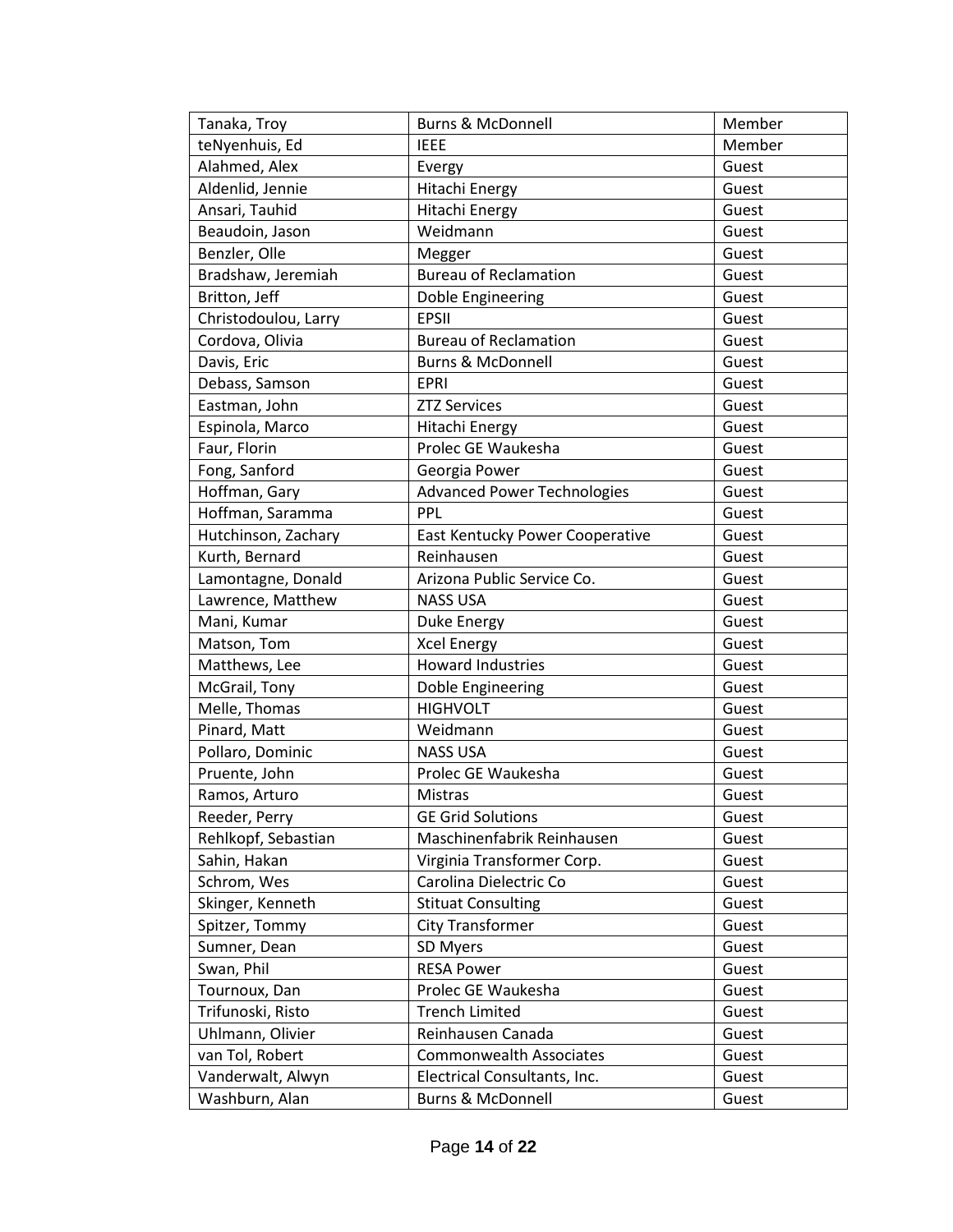| Weyer, Daniel        | <b>NPPD</b>           | Guest |
|----------------------|-----------------------|-------|
| Whitehead, William   | HiScan                | Guest |
| Whitten, Christopher | Hitachi Energy        | Guest |
| Woods, Deanna        | <b>Alliant Energy</b> | Guest |
| Zaman, Malia         | IEEE - SA             | Guest |
| Zemanovic, Kyle      | <b>EATON</b>          | Guest |

#### **2. Approval of Agenda**

Due to a lack of quorum, the agenda could not be approved.

#### **3. Approval of Minutes of Meeting from Fall 2021**

Due to a lack of quorum, the Minutes of Meeting from Fall 2021 could not be approved.

#### **4. Call for Patents**

The acting chair presented slide 1-4, dated January 2, 2018, informing of the IEEE patent policy and participants duty to inform. There were no issues related to patent assurance brought up by attendees in the meeting.

#### **5. IEEE Copyright Policy**

The acting chair presented IEEE-SA Copyright Policy slides 1-2 informing the audience of the policy.

#### **6. Chair's Remarks**

In the absence of the chair, Marcos Ferreira, his previously prepared remarks were read by the acting chair.

"On the behalf of Chair welcome all members of this working group to take this opportunity during this Spring meeting to finalize three task forces and two annexes by votes, so we can meet the deadline of the PAR without a need for extension."

#### **7. Task Forces Working Progress Report**

#### **TF-1: Section 7.2 – Main Tank Volunteers**

Charles Sweetser (team leader)

The task force has attempted to put the proposed changes to an approval to the rest of the WG multiple times, but the approval was not obtained due to lack of response. The task force continued with its work, and the final version of the material will be provided to the WG by email together with the material from the other work groups.

#### **TF2: Section 7.3 – Bushings Volunteers**

Mario Locarno (team leader)

Due to absence of Mario Locarno, the team leader, the acting chair briefly reported that the work of his task force is finished and ready to be presented to the rest of the WG.

#### **TF3: Section 7.4 – Tap Changers Volunteers**

Marcos Ferreira (team leader)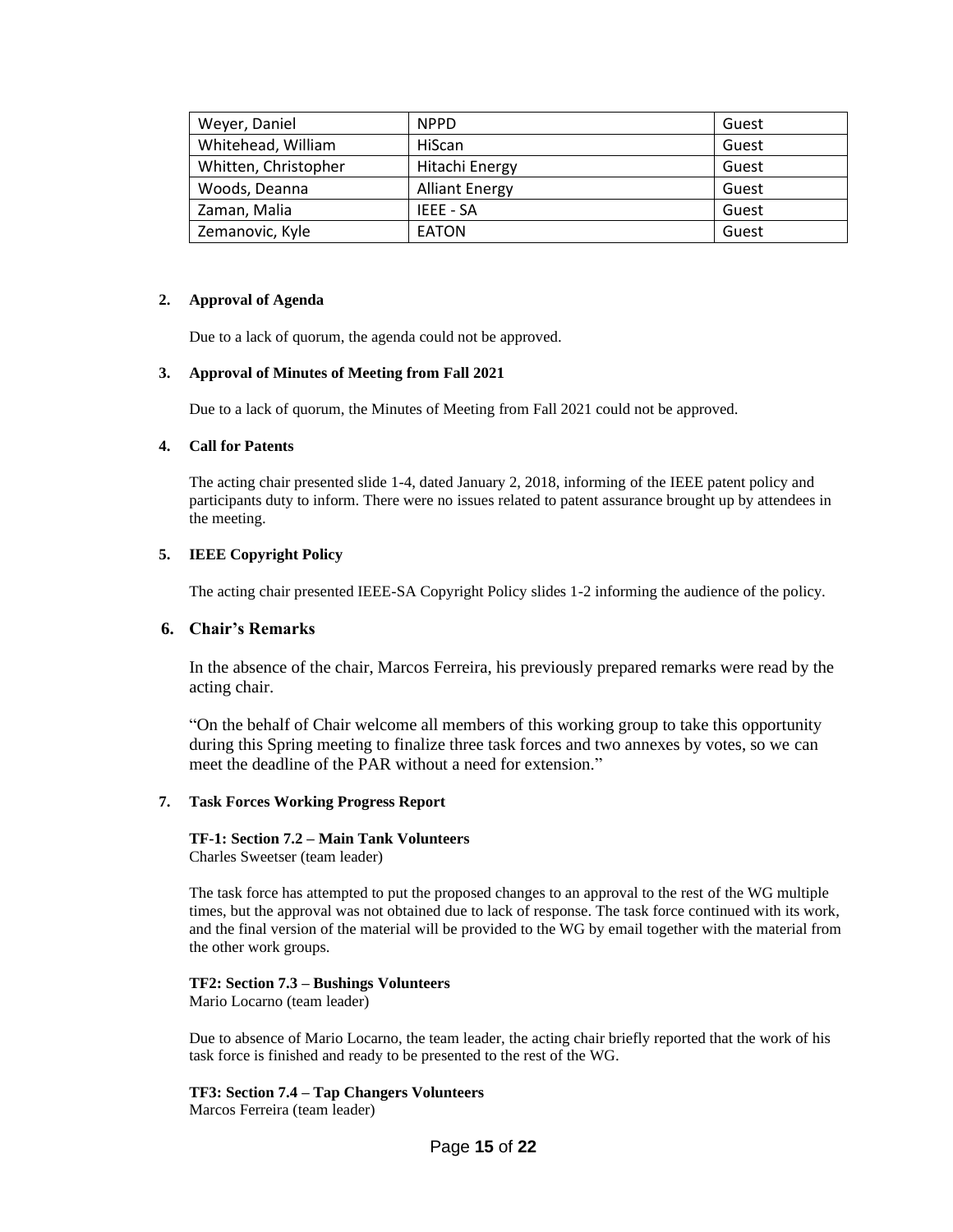Due to absence of Marcos Ferreira, the team leader, the acting chair briefly reported that the work of his task force is finished and ready to be presented to the rest of the WG.

#### **TF4: New Annexes: Dynamic Resistance and Vibroacoustic Measurements** Goran Milojevic

The task force leader reported that the draft versions of the two new annexes are completed and ready to be presented to the rest of the WG.

#### **8. Discussion**

With the upcoming expiration of the WG PAR in the Fall of 2023, the acting chair has initiated discussion of the plan of finalizing of the WG work. Due to continued lack of centralized mass mailing system, all future materials and motions will be sent to members by direct email by the WG officers. Present members were encouraged to provide their most recent email address in the roster. The officers will revise the membership roster based on the attendance information.

All task force leaders who have not already done so will provide the final versions of their materials to the WG officers by April  $15<sup>th</sup>$ . All materials will be sent by email to the WG members by the end of April.

The procedure of finalizing the work and putting it to a vote was discussed.

#### **9. New Business**

No new business was introduced at this time.

#### **10. Meeting Adjournment**

Due to a lack of quorum, the meeting was ended without a motion to adjourn. The meeting ended at 2:15PM

Respectfully submitted,

Marcos Ferreira – Chair Peter Werelius – Vice Chair Goran Milojevic – Secretary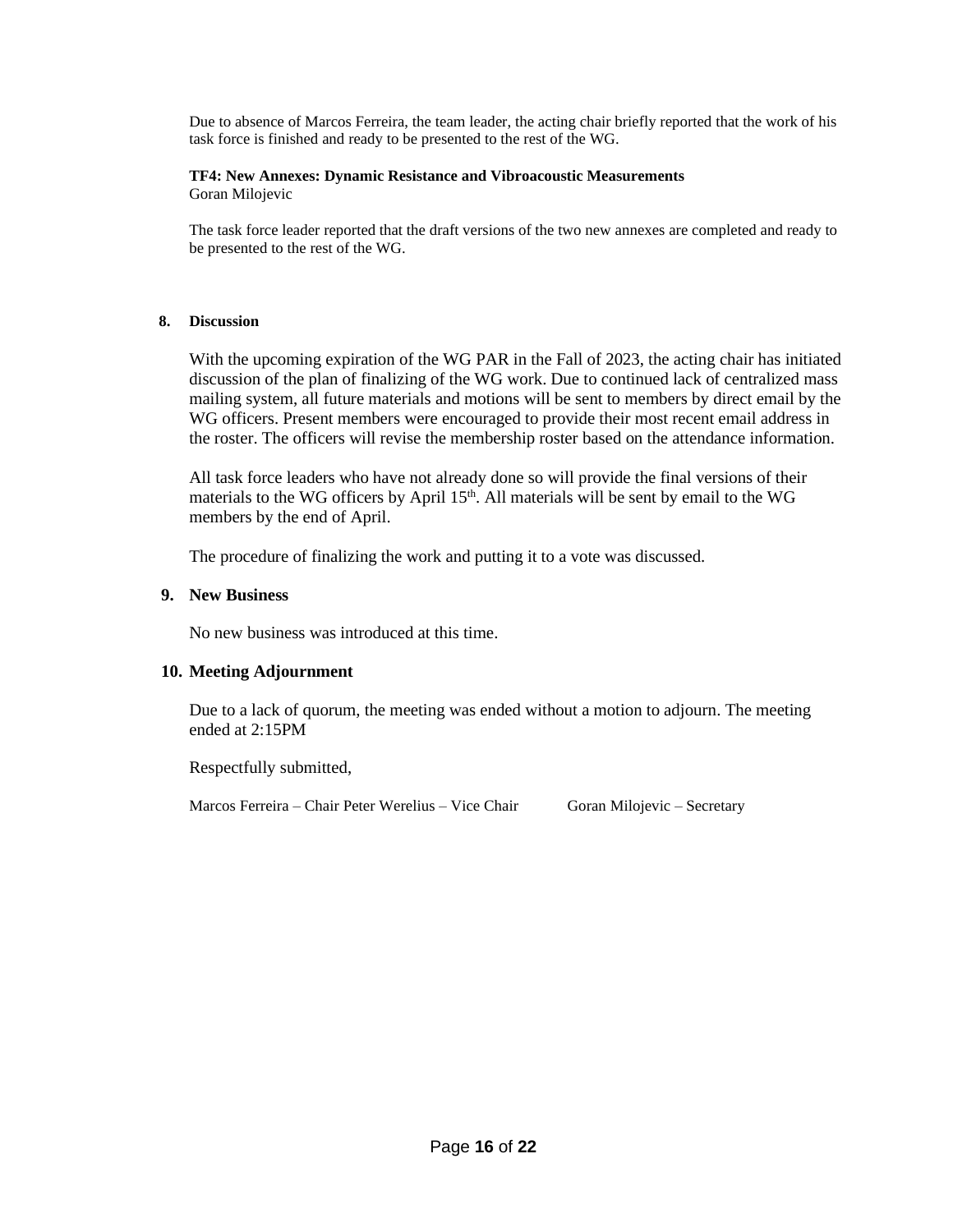#### **L.3.6 WG PC57.163 IEEE Guide for Establishing Power Transformer Capability while under Geomagnetic Disturbances**

*PC57.163 - WG for the Revision of IEEE Guide for Establishing Power Transformer Capability while under Geomagnetic Disturbances* 3:15 PM to 4:30 PM Mountain Time, March 29, 2022 (Denver, CO)

# *Unapproved Meeting Minutes*

The WG Chair Dan Blaydon presided over this meeting with both the Vice-Chair, Ramsis Girgis, and Secretary, Scott Digby, in attendance. This was the fourth meeting of this Working Group, the first in a face-to-face format. Meeting attendance numbers as follows:

| <b>Total Attendance</b>             | 61                                          |
|-------------------------------------|---------------------------------------------|
| Members in Attendance               | 24 (out of 67 members, quorum not achieved) |
| Guests in Attendance                | 37                                          |
| <b>Guests Requesting Membership</b> | 8                                           |

Guests Requesting Membership (attendance at 2 out of 3 meetings required to qualify for membership):

|                       | Membership Granted?<br>(effective after this meeting) |
|-----------------------|-------------------------------------------------------|
| Arup Chakraborty      | N                                                     |
| Samson (Sami) Debass  | N                                                     |
| Rogelio Martinez      |                                                       |
| <b>Matthew Pinard</b> | ٧                                                     |
| Homero Portillo       | N                                                     |
| Amitabh Sarkar        | N                                                     |
| Sanjib Som            |                                                       |
| Alan Washburn         | ν                                                     |

Participants were advised that membership requests could be made via email requests from attendees to the WG Chair or by indicating on the rosters being circulated during the meeting.

The requisite patent and IEEE-SA copyright policy slides were reviewed, with no items noted. The agenda was reviewed by the Chair, with no changes requested by attendees. The minutes from the Fall-2021 meeting had been circulated along with the proposed agenda prior to the meeting. There were no changes to the Fall-2021 meeting minutes requested but a motion to approve could not be entertained since quorum had not been achieved.

The Chair reviewed the project milestones and status, noting the PAR expiration date of December-2024 and the published document's expiration date of December-2025. Draft Rev2 of the Guide had been posted on the website and had been distributed to the WG participants, which had incorporated all revisions and comments thus far with edits indicated by red text. There was a discussion of the work plan, which is to have the document ready for a straw ballot after the Fall-2022 WG meeting, resolving any further comments received between now and that time prior to that meeting. The question was posed as to whether this straw ballot should include the Standards SC members, but during discussion it was pointed out that the WG is considered the technical body so would probably be most appropriate to constrain a straw ballot to the WG participants. The objective was stated as being to submit for SA ballot no later than the end of December-2023. It was noted that with the PAR expiring in December-2024 and the current published document expiring in December-2025, that the WG is proceeding on a timeline that completes its work ahead of those expiration dates.

The Vice-Chair provided a review of the latest updates to the Guide and the work to resolve comments that had taken place since the prior WG meeting. This included results of discussions held with a commenter related to the Effective Current (Ieffective) and the resultant text revisions. From discussion it was suggested and agreed to add a bracket after IN/3 within the equation for Ieffective to make the order of mathematical operations clearer. Also reviewed was text added to enhance the section concerning magnetizing current.

The disposition of comments related to section 10 (monitoring) had been unresolved prior to the meeting, but during the meeting Gary Hoffman shared proposed text to resolve a reviewer comment associated with the need to demagnetize Hall Effect CTs if manual and electronic zeroing is not provided. This text was to be forwarded to the WG officers after the meeting for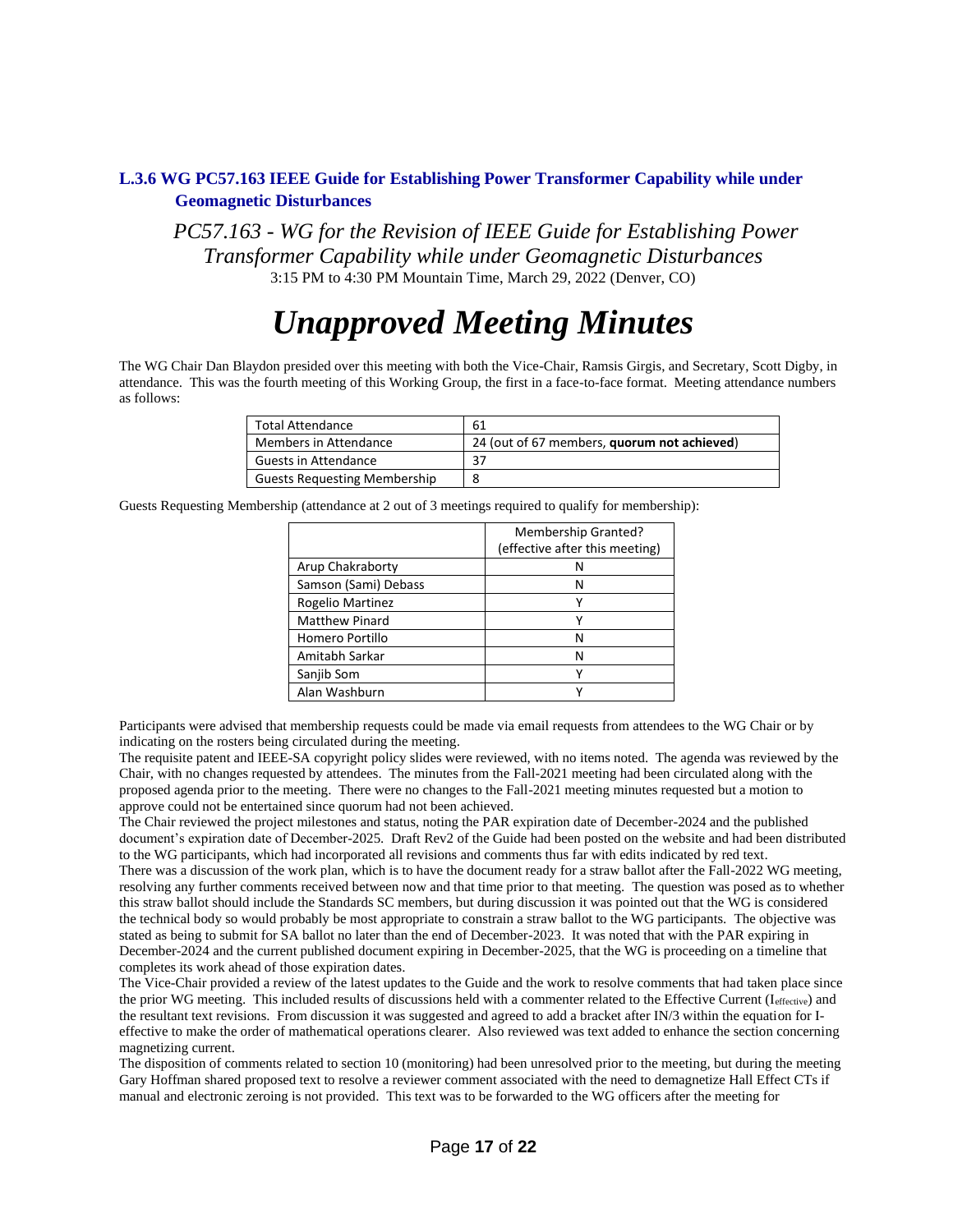incorporation into the next Draft. At the conclusion of the discussion, it was noted that no further updates to section 10 were necessary at this time.

The WG Chair noted that since additional references had been added some renumbering of references had taken place. The citation of references throughout the document needs to be reviewed to confirm correlation with the renumbering in the reference section.

The WG Chair will follow up with a reminder email to the WG participants to review the latest Draft of the document and provide any further comments, such that they could be reviewed and resolved to support having a cleaned-up document in advance of the Fall-2022 WG meeting. The WG Chair also made a call for users to review the specification section of the document and comment as necessary.

There were no Old Business items to address and there were no New Business items raised.

The next planned meeting of the WG will be during the Fall-2022 Transformers Committee meetings, scheduled to be held in Charlotte, NC.

The meeting adjourned shortly prior to the 4:30 pm end time of the designated meeting time slot.

Respectfully Submitted, Scott Digby, WG Secretary

| Role             | <b>First Name</b> | <b>Last Name</b> | <b>Affiliation</b>                  |
|------------------|-------------------|------------------|-------------------------------------|
| <b>Chair</b>     | Daniel            | Blaydon          | <b>Baltimore Gas &amp; Electric</b> |
| Vice-Chair       | Ramsis            | Girgis           | <b>Hitachi ABB Power Grids</b>      |
| <b>Secretary</b> | Scott             | Digby            | <b>Duke Energy</b>                  |
| <b>Member</b>    | Jeff              | Benach           | Megger                              |
| <b>Member</b>    | Mats              | Bernesjo         | <b>Hitachi Energy</b>               |
| <b>Member</b>    | Hakim             | Dulac            | <b>Qualitrol Company LLC</b>        |
| <b>Member</b>    | Bill              | Griesacker       | Duquesne Light Co.                  |
| <b>Member</b>    | Gary              | Hoffman          | <b>Advanced Power Technologies</b>  |
| <b>Member</b>    | Saramma           | Hoffman          | <b>PPL Electric Utilities</b>       |
| <b>Member</b>    | Zan               | Kiparizoski      | <b>Howard Industries</b>            |
| <b>Member</b>    | Balakrishnan      | Mani             | Virginia Transformer Corp.          |
| <b>Member</b>    | Kumar             | Mani             | Duke Energy                         |
| <b>Member</b>    | Martin            | Munoz Molina     | Orto de Mexico                      |
| <b>Member</b>    | Nitesh            | Patel            | Hyundai Power Transformers USA      |
| <b>Member</b>    | Sanjay            | Patel            | <b>Smit Transformer</b>             |
| <b>Member</b>    | Afshin            | Rezaei-Zare      | <b>York University</b>              |
| <b>Member</b>    | Steven            | Schappell        | SPX Transformer Solutions, Inc.     |
| <b>Member</b>    | Markus            | Schiessl         | SGB                                 |
| <b>Member</b>    | Marc              | Taylor           | JFE Shoji Power Canada Inc.         |
| <b>Member</b>    | Mark              | Tostrud          | Dynamic Ratings, Inc.               |
| <b>Member</b>    | Jason             | Varnell          | Doble Engineering Co.               |
| <b>Member</b>    | David             | Wallach          | Duke Energy                         |
| <b>Member</b>    | Joe               | Watson           | JD Watson and Associates Inc.       |
| Member           | Trenton           | Williams         | <b>Advanced Power Technologies</b>  |
| Guest            | Kayland           | <b>Adams</b>     | SPX Transformer Solutions, Inc.     |
| Guest            | Alex              | Alahmed          | Energy - Wolf Creek                 |
| Guest            | Stephen           | Antosz           | Stephen Antosz & Associates, Inc.   |
| Guest            | Elise             | Arnold           | SGB                                 |
| Guest            | Gilles            | <b>Bargone</b>   | FISO Technologies Inc.              |
| Guest            | Michael           | <b>Botti</b>     | <b>HICO America</b>                 |
| Guest            | Juan Alf          | Carrizabi        | <b>Prolec GE</b>                    |
| Guest            | Arup              | Chakraborty      | Delta Star Inc.                     |
| Guest            | Olivia            | Cordova          | <b>Bureau of Reclamation</b>        |
| Guest            | Samson (Sami)     | Debass           | <b>EPRI</b>                         |
| Guest            | Marco             | Espindola        | <b>Hitachi Energy</b>               |
| Guest            | Eduardo           | Garcia Wild      | <b>Siemens Energy</b>               |
| Guest            | Hector            | Garza            | Orto deMexico                       |
| Guest            | Jeffrey           | Gragert          | <b>Xcel Energy</b>                  |
| Guest            | Shamaun           | <b>Hakim</b>     | <b>WEG Transformers USA Inc.</b>    |
| Guest            | Nicholas          | Jensen           | Delta Star Inc.                     |
| Guest            | Anton             | Koshel           | Delta Star Inc.                     |
| Guest            | Axel              | Kraemer          | Maschinenfabrik Reinhausen          |
| Guest            | Mark              | Lachman          | Doble Engineering Co.               |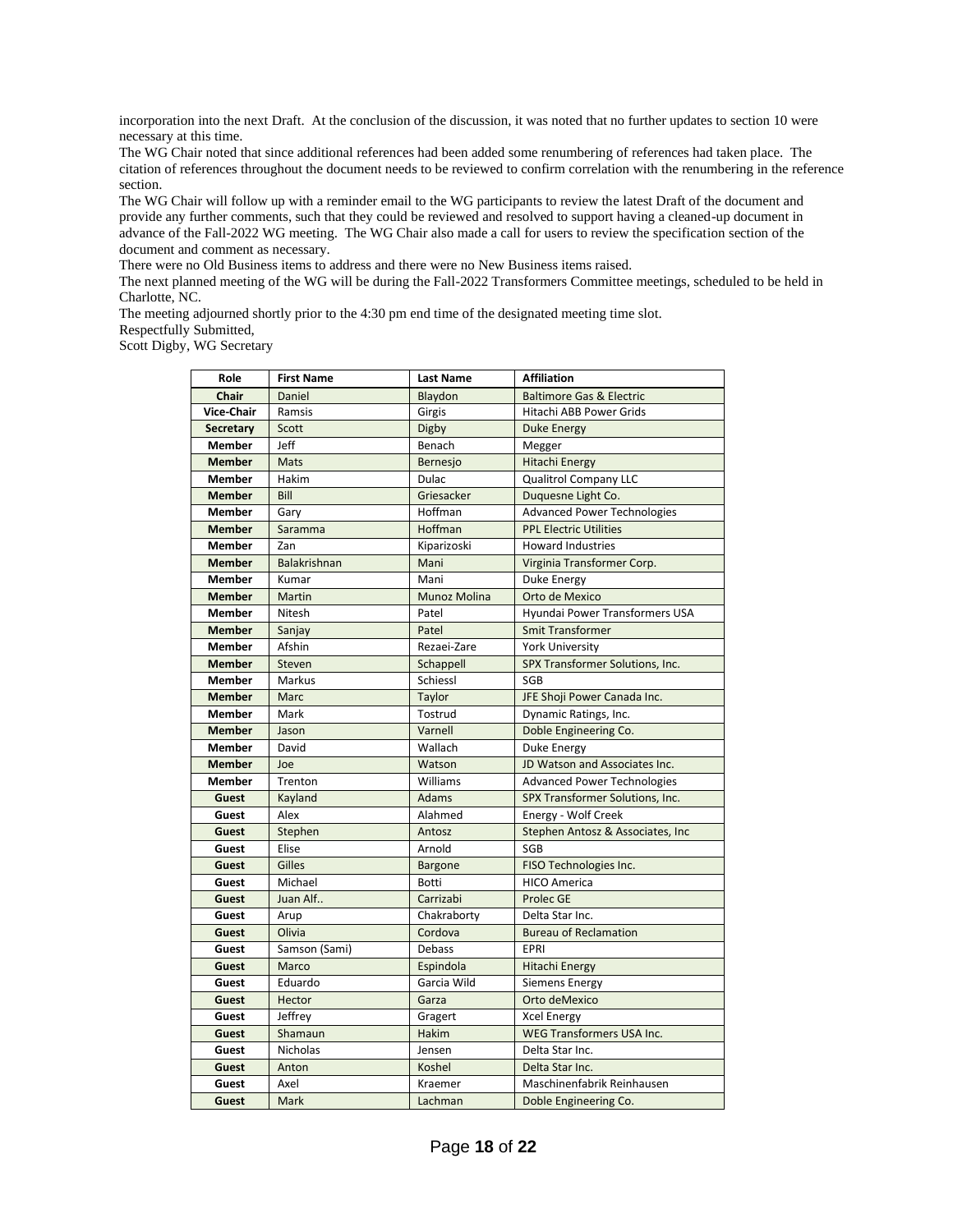| Guest | Gustavo       | Leal            | <b>Dominion Energy</b>                |
|-------|---------------|-----------------|---------------------------------------|
| Guest | Aleksandr     | Levin           | <b>Weidmann Electrical Technology</b> |
| Guest | Rogelio       | Martinez        | Georgia Transformer                   |
| Guest | <b>Lee</b>    | <b>Matthews</b> | <b>Howard Industries</b>              |
| Guest | Tony          | McGrail         | Doble Engineering Co.                 |
| Guest | <b>Brady</b>  | Nesvold         | <b>Xcel Energy</b>                    |
| Guest | Matthew       | Pinard          | Weidmann Electrical Technology        |
| Guest | Homero        | Portillo        | <b>Advanced Power Technologies</b>    |
| Guest | Sebastian     | Renkopf         | <b>MR</b>                             |
| Guest | Amitabh       | Sarkar          | Virginia Transformer                  |
| Guest | Dan           | Sauer           | <b>EATON Corporation</b>              |
| Guest | <b>Alfons</b> | Schrammel       | <b>Siemens Energie</b>                |
| Guest | Andre         | <b>Simons</b>   | JFE Shoii                             |
| Guest | Sanjib        | Som             | Pennsylvania Transformer              |
| Guest | <b>Brad</b>   | Staley          | Salt River Project                    |
| Guest | Andy          | Steineman       | Delta Star Inc.                       |
| Guest | Alan          | Washburn        | <b>Burns &amp; McDonnell</b>          |
| Guest | Jeffrey       | Wright          | Duquesne Light Co.                    |

# **L.3.7 IEEE / IEC Continuous Cross Reference**

TF did not meet during Spring 22 Transformer Committee.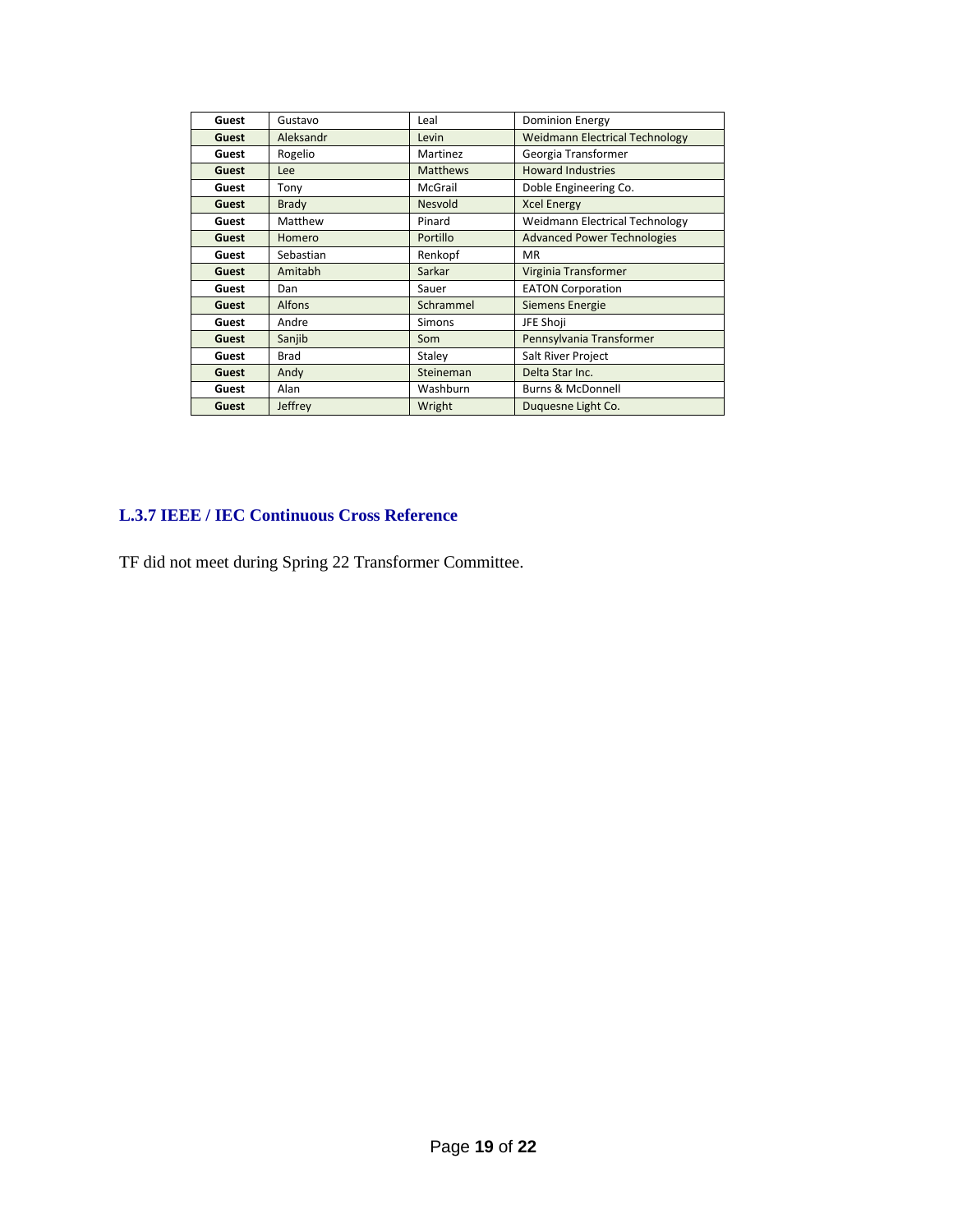#### **L.4 Old Business**

There was no old business to discuss.

#### **L.5 New Business**

No new business was brought up for discussion.

# **L.6 Adjournment**

The meeting was adjourned at 4:53 PM CST.

Respectfully submitted, Ajith M. Varghese Standards SC Secretary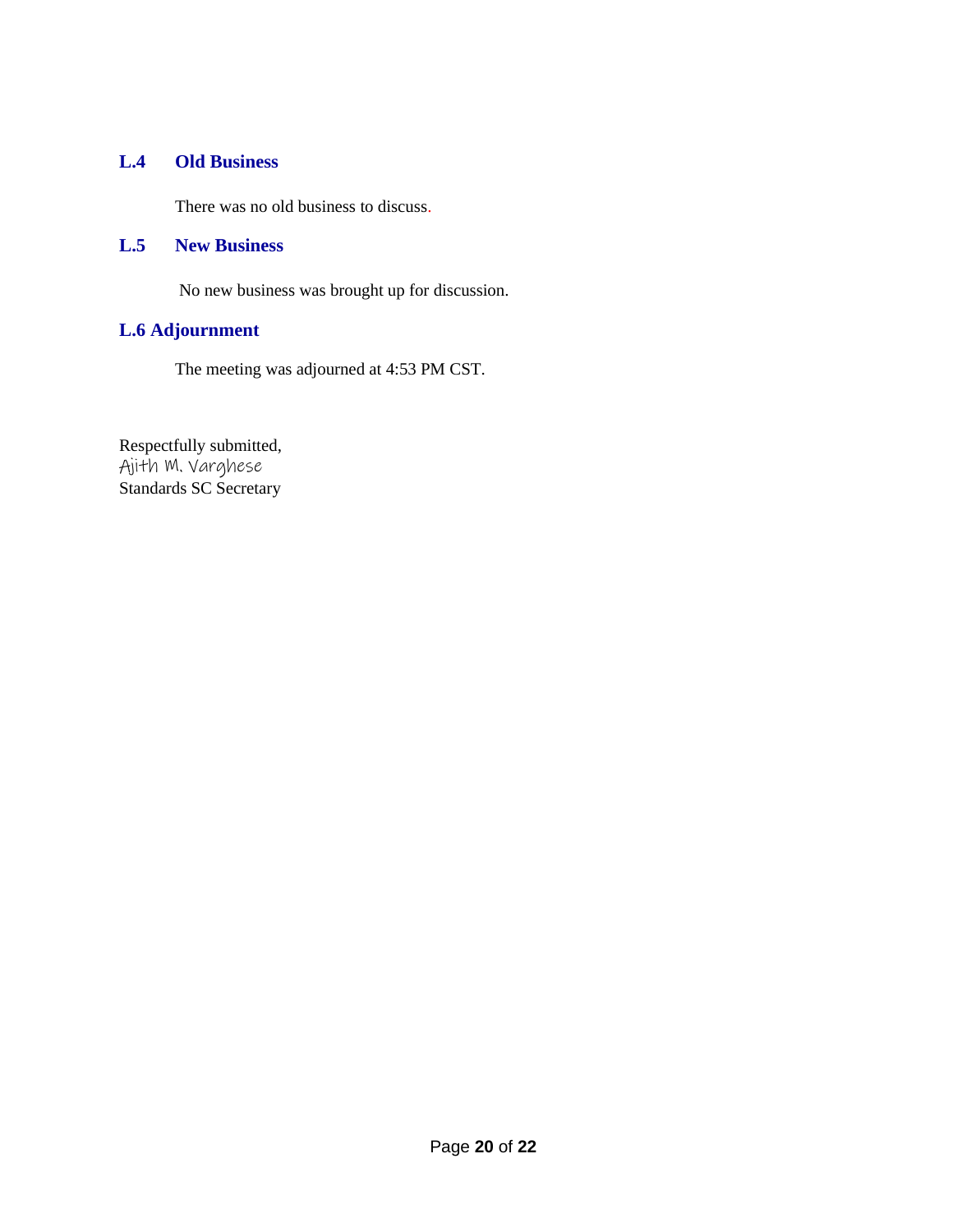# **Standards SC S22 Attendance List**

| Role      | <b>First Name</b>   | <b>Last Name</b>   | <b>Company</b>                           | <b>S22</b> |
|-----------|---------------------|--------------------|------------------------------------------|------------|
| Chair     | Daniel              | Sauer              | <b>EATON Corporation</b>                 | X.         |
| Secretary | Ajith               | Varghese           | Prolec GE Waukesha                       | X          |
| Member    | Andrew              | Larison            | Hitachi ABB Power Grids                  | X          |
| Member    | Bill                | Griesacker         | Duquesne Light Co.                       | X          |
| Member    | <b>Brad</b>         | Staley             | Salt River Project                       | X          |
| Member    | <b>Bruce</b>        | Forsyth            | <b>Bruce Forsyth and Associates PLLC</b> | X          |
| Member    | Cihangir            | Sen                | Duke Energy                              | X          |
| Member    | Daniel              | Blaydon            | <b>Baltimore Gas &amp; Electric</b>      | X          |
| Member    | Ed                  | teNyenhuis         | Hitachi ABB Power Grids                  | X          |
| Member    | Eduardo             | Garcia Wild        | <b>Siemens Energy</b>                    | X          |
| Member    | Evgenii             | Ermakov            | Hitachi ABB Power Grids                  | X          |
| Member    | Florin              | Faur               | SPX Transformer Solutions, Inc.          | X          |
| Member    | Gary                | Hoffman            | <b>Advanced Power Technologies</b>       | X          |
| Member    | Gilles              | <b>Bargone</b>     | FISO Technologies Inc.                   | X          |
| Member    | Jarrod              | Prince             | <b>ERMCO</b>                             | X          |
| Member    | Jason               | Varnell            | Doble Engineering Co.                    | X          |
| Member    | John                | Herron             | Raytech USA                              | X          |
| Member    | Jonathan            | Sinclair           | <b>PPL Electric Utilities</b>            | X          |
| Member    | Joseph              | Tedesco            | Hitachi ABB Power Grids                  | X          |
| Member    | Juan Carlos         | <b>Cruz Valdes</b> | Prolec GE                                | X          |
| Member    | <b>Kris</b>         | Zibert             | Allgeier, Martin and Associates          | X          |
| Member    | Kurt                | Kaineder           | <b>Siemens Energy</b>                    | X          |
| Member    | Larry               | Christodoulou      | Electric Power Systems, Inc.             | X          |
| Member    | Ramadan             | Issack             | <b>American Electric Power</b>           | X          |
| Member    | Robert              | <b>Ballard</b>     | <b>DuPont</b>                            | X          |
| Member    | Sanjib              | Som                | Pennsylvania Transformer                 | X          |
| Member    | Scott               | Digby              | Duke Energy                              | X          |
| Member    | Scott               | Reed               | <b>MVA</b>                               | X          |
| Member    | Sergio              |                    | Hernandez Cano Hammond Power Solutions   | Χ          |
| Member    | Shankar             | Nambi              | Bechtel                                  | X          |
| Member    | Stephen             | Antosz             | Stephen Antosz & Associates, Inc         | X          |
| Member    | Stephen             | Shull              | <b>BBC Electrical Services, Inc.</b>     | X          |
| Member    | Steven              | Snyder             | Hitachi ABB Power Grids                  | X          |
| Member    | <b>Tauhid Haque</b> | Ansari             | Hitachi ABB Power Grids                  | X          |
| Member    | Thomas              | Dauzat             | <b>General Electric</b>                  | X          |
| Member    | Weijun              | Li                 | Braintree Electric Light Dept.           | X          |